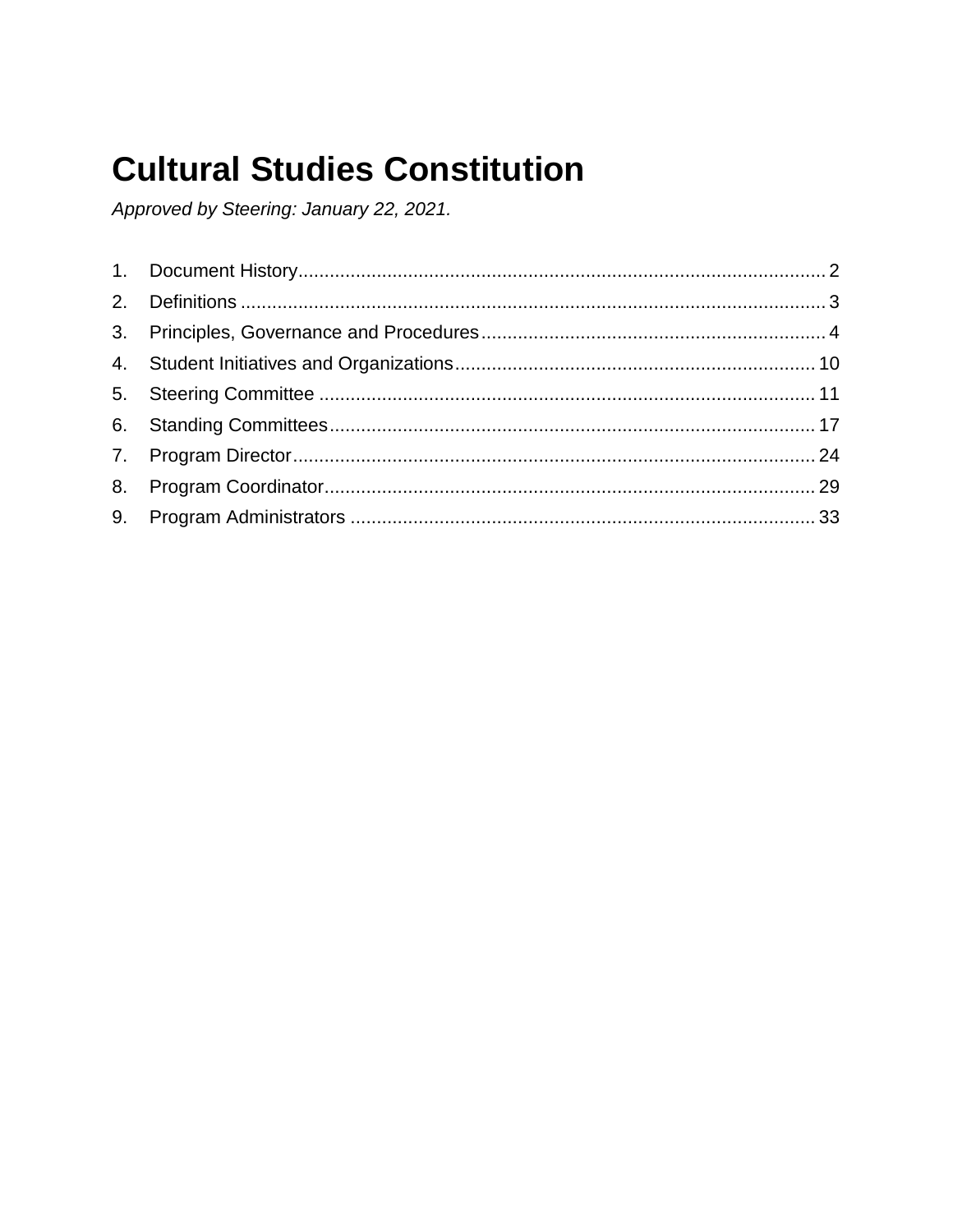# <span id="page-1-0"></span>**1. Document History**

### **1.1. Purpose and Scope of this Document**

- 1.1.1. This document pertains to the establishment of core principles and decision-making processes within the program, and to the mandates and responsibilities of standing committees and administrative positions.
- 1.1.2. Our governance is guided by the following principles: Consensus Democracy, Transparency, and Accountability; and Equity, Diversity, Inclusivity, and Indigeneity (see Section 3.2).
- 1.1.3. Policies and mandates pertinent to the various committees are developed and revised through the work of those committees as per the mandates described in this constitution. All committees are bound by the vision, principles, values, and consensus-based procedures outlined in this constitution.

### **1.2. Revision Process**

- 1.2.1. This is a living document. Everything written here is subject to revision and change as the community itself changes. However, at the same time this document provides a set of principles that are core to the environment that we want to maintain, so changes should be made with consideration for the sustainability of the program and to reflect the program's values and principles.
- 1.2.2. In the name of keeping our attention on matters of governance, the program is reviewed at least once every three years, as part of a selfevaluation process.
- 1.2.3. Changes to this document may only be approved by the Steering Committee.

## **1.3. Previous Versions**

- 1.3.1. Major revisions to this document are known to have happened at these times:
	- 1.3.1.1. October 2013
	- 1.3.1.2. March 2014
	- 1.3.1.3. April 2017
	- 1.3.1.4. November 2020
- 1.3.2. For more information about changes that were made, please contact the Cultural Studies Program Administrators.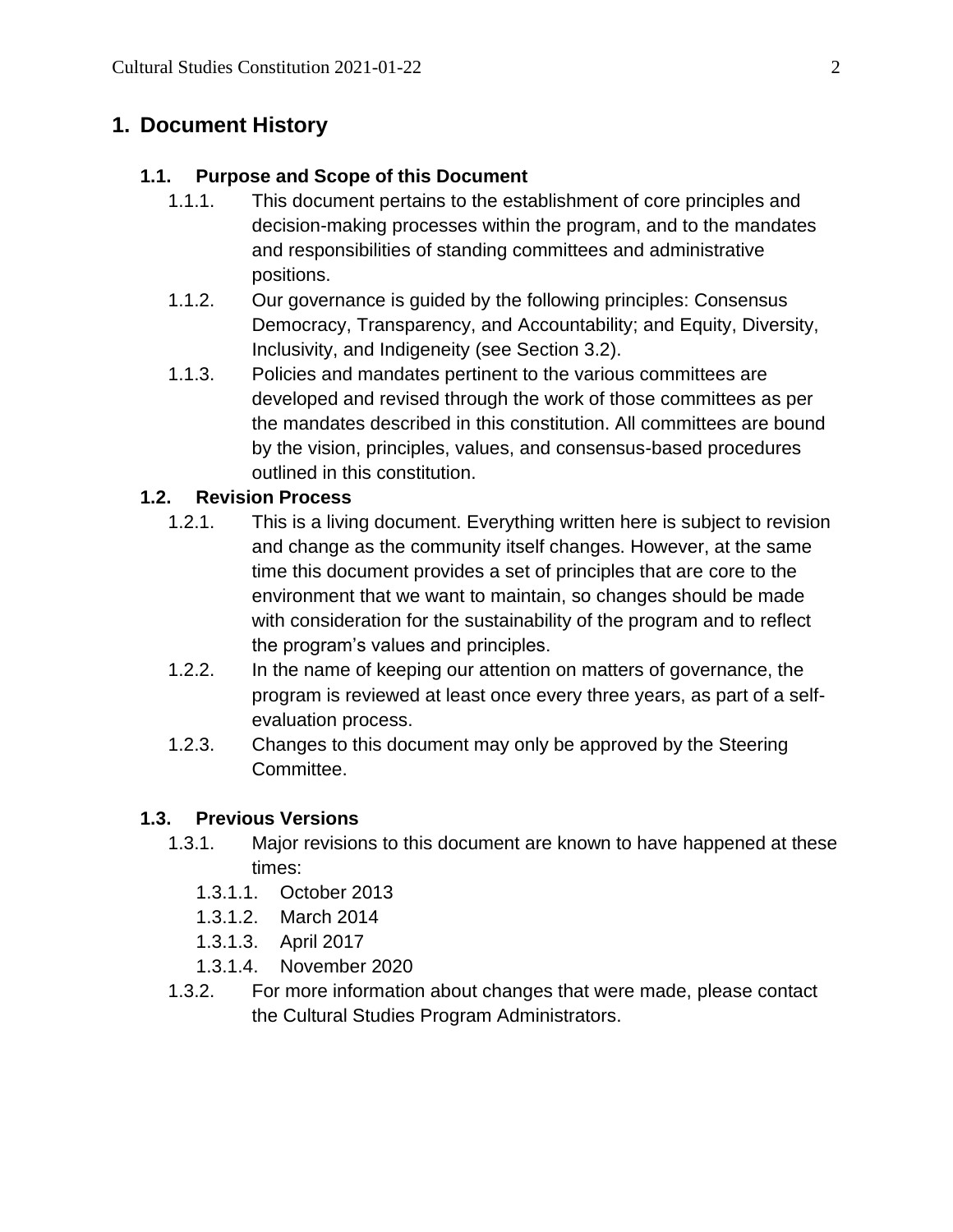#### <span id="page-2-0"></span>**2. Definitions**

#### **2.1. Abbreviations**

- 2.1.1. Cultural Studies CUST
- 2.1.2. Steering Committee Steering
- 2.1.3. Cultural Studies Program Director PD
- 2.1.4. Cultural Studies Program Coordinator PC
- 2.1.5. Cultural Studies Program Co-Directors CDs
- 2.1.6. Cultural Studies Program Administrator PA
- 2.1.7. School of Graduate Studies SGS
- 2.1.8. Collective Agreements CAs
- 2.1.9. Public Service Alliance of Canada Local 901 PSAC
- 2.1.10. Queen's University Faculty Association QUFA

#### **2.2. Co-Chairs**

2.2.1. Co-Chairing (with one Faculty Co-Chair and one Student Co-Chair) is the leadership structure for the CUST Steering Committee (see Section 5.4) and its Standing Committees (see Section 6.1). These chairs are selected and appointed through the consensus processes outlined in this document (see Section 3.3).

#### **2.3. Program Director**

2.3.1. The PD is responsible for the day-to-day operations of the program. The PD plays a central role in the governance of the program in collaboration with Steering to imagine future directions for the program and maintain the intellectual vision, cooperation, and spirit of reciprocity within the shared ethics and values that guide our collective governance.

#### **2.4. Program Coordinator**

2.4.1. The PC is responsible for overseeing the pedagogical structure and learning outcomes of the Cultural Studies Program, and works closely with the PD, Steering and its Standing Committees. The PC reports regularly to the Steering Committee and plays a central role, with Steering, in imagining future directions for the program and maintaining the intellectual vision, collaboration, and spirit of reciprocity in a shared ethics and values that guide or influence our collective governance.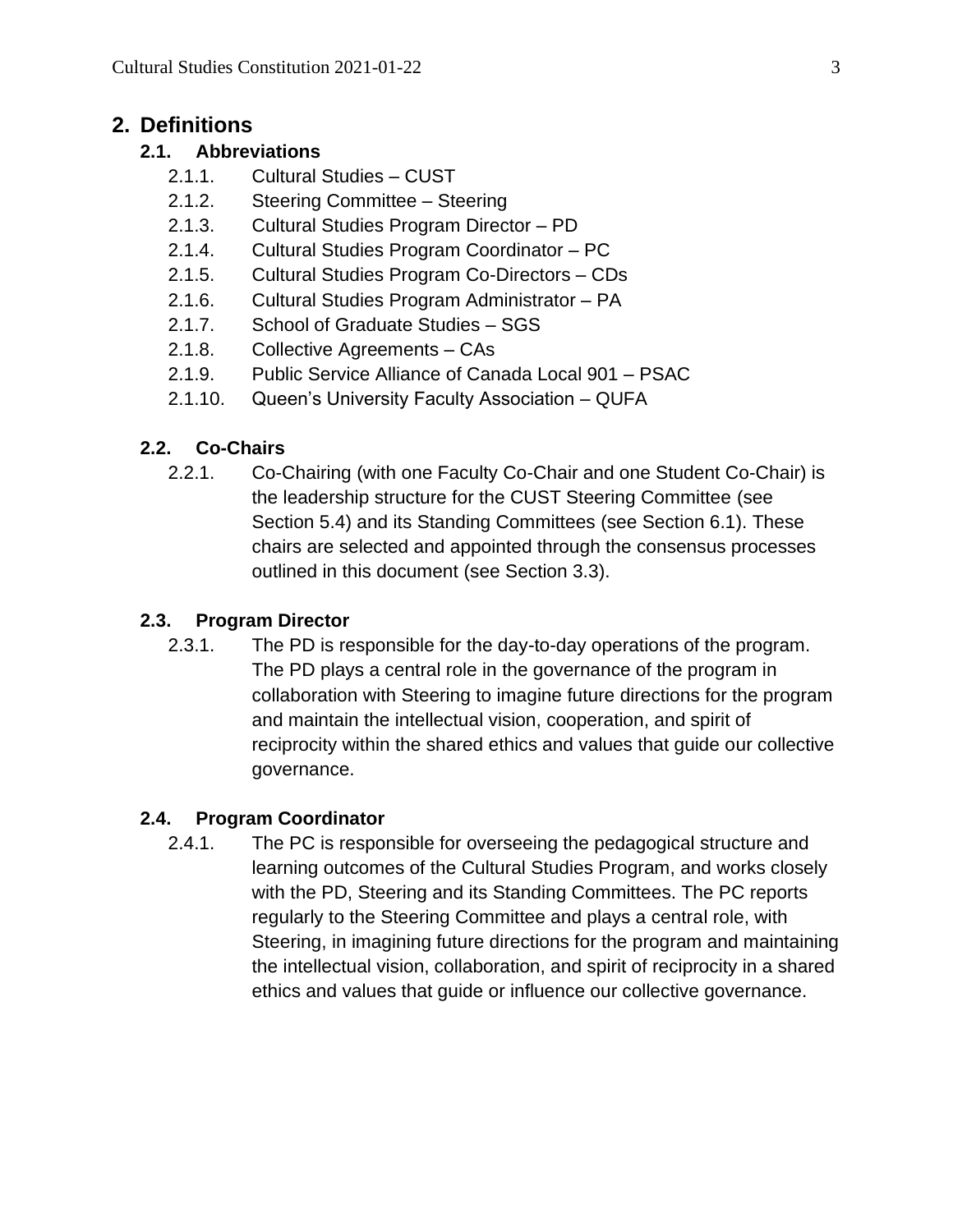#### **2.5. Program Co-Directors**

- 2.5.1. Cultural Studies provides the option to accept applications for Co-Directors. In this case all the duties of PD and PC would be combined, and the CDs will divide them according to their strengths and the needs of the program. The division of labour must be clearly communicated through an announcement at Steering and must also be clearly communicated to the Cultural Studies Community.
- 2.5.2. In the event of co-directorship, the PC role does not need to be filled. The responsibilities of the PC become shared responsibilities of the CDs.

#### **2.6. Steering Committee**

2.6.1. Steering is the central policy-making body in the Cultural Studies program and operates throughout the academic year.

#### **2.7. Standing Committees**

2.7.1. Like Steering, Standing Committees operate throughout the academic year. Each committee is responsible for a delegated portfolio of work related to governance, operations, or intellectual development. Each committee reports to the Steering Committee.

#### **2.8. Ad Hoc Committees**

2.8.1. Ad Hoc Committees are approved and delegated by the Steering Committee for tasks, for a specific period of time, as required.

#### **2.9. Program Administrators**

2.9.1. This all-encompassing term refers to University staff who work within the Cultural Studies Program.

#### <span id="page-3-0"></span>**3. Principles, Governance and Procedures**

#### **3.1. Statement on Vision, Core Principles and Values**

3.1.1. As an interdepartmental program, and in keeping with our objective to integrate and synthesize a number of different theoretical and practical approaches within Cultural Studies, it is important to provide students and faculty with a strong sense of membership in a community of scholars, practitioners and staff who share a common focus. The building of such an intellectual community requires that students and faculty members have regular opportunities to engage with each other on formal and informal levels. Our governance principles apply to all individuals and committees associated with Steering.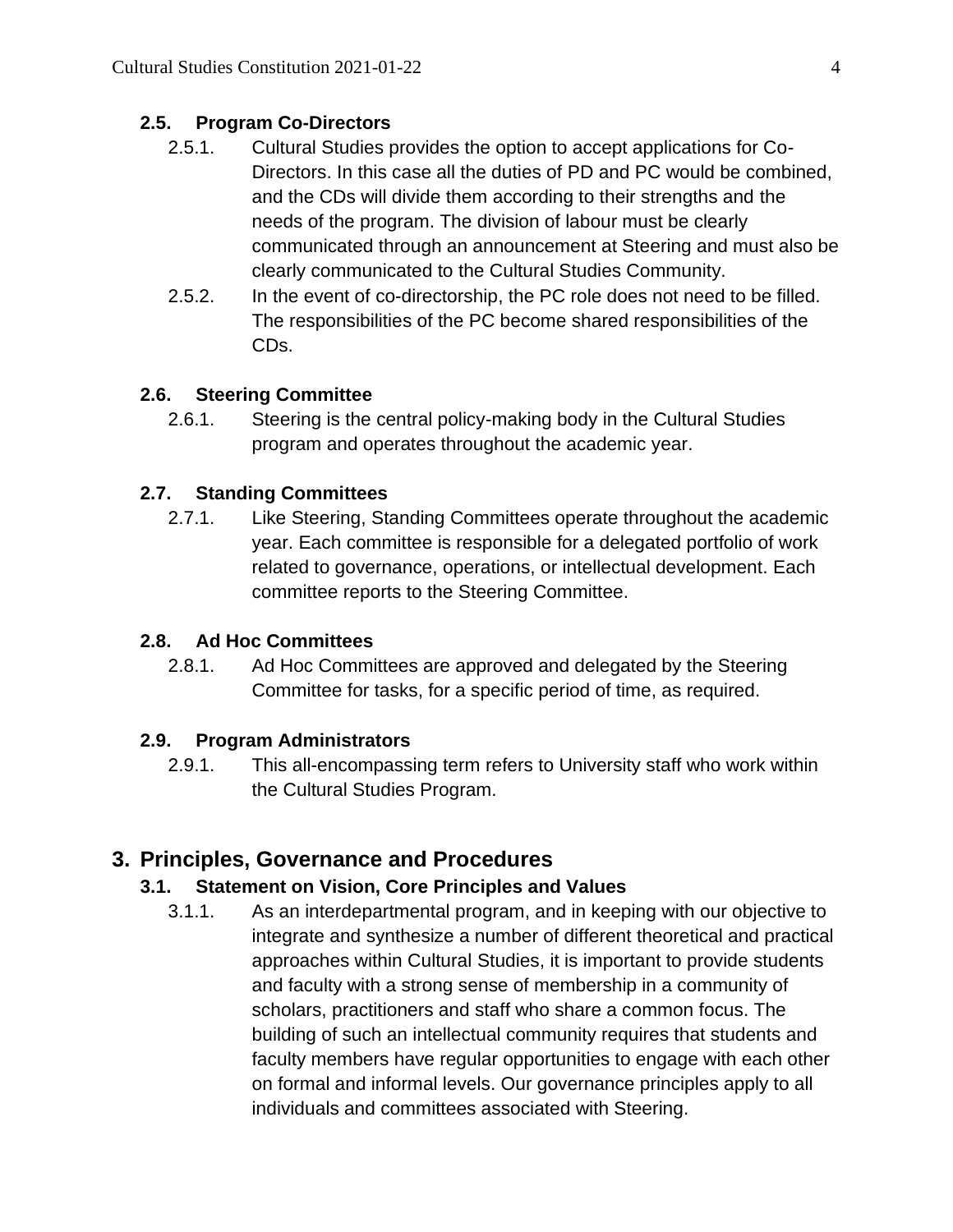#### **3.2. Core Principles**

- 3.2.1. Consensus Democracy, Transparency and Accountability.
	- 3.2.1.1. We embrace grassroots, consensus-based decision making with a concern for transparency and accountability (see Section 3.3). This means collaborative and participatory program governance including all interested students and all teaching and non-teaching staff. We strive to ensure that everyone who will be affected by a decision should have a real say in making that decision.

### 3.2.2. Equity, Diversity, Inclusion, and Indigeneity

3.2.2.1. CUST supports collaborative work among students, staff and faculty that resists domination and reimagines liberation along many axes, including but not limited to race, Indigeneity, gender, sex, sexuality, age, class, language, and nationality. We are critical of the university's drive to solicit reformist calls that often fail to live up to our promises, responsibilities, and ethical obligations. CUST expects that Steering and all Standing and Ad Hoc committees operate in a way that is mindful of the macro and micro (often insidious) way that dominant/supremacist culture infiltrates even the most progressive spaces within the university.

#### **3.3. Consensus and Decision-Making Processes**

- 3.3.1. Each committee functions on an explicit consensus basis. Decisions are made by 'impure consensus' i.e. consensus with a deadlockbreaking mechanism. This ensures that all opinions, ideas and concerns are taken into account: "Through listening closely to each other, the group aims to come up with proposals that work for everyone. Consensus is neither compromise nor unanimity - it aims to go further by weaving together everyone's best ideas and key concerns - a process that often results in surprising and creative solutions, inspiring both the individual and the group as whole." [\(http://www.seedsforchange.org.uk/resources\)](http://www.seedsforchange.org.uk/resources)
- 3.3.2. At the first meeting of each new academic year, all Committee Co-Chairs ensure that all members know and understand the consensus decision-making process. Best practices of these processes encompass synchronous/in person/real-time (not online) in order to facilitate the dialogue intrinsic to consensus-based decision-making. Being able to emotionally read each other's feedback as well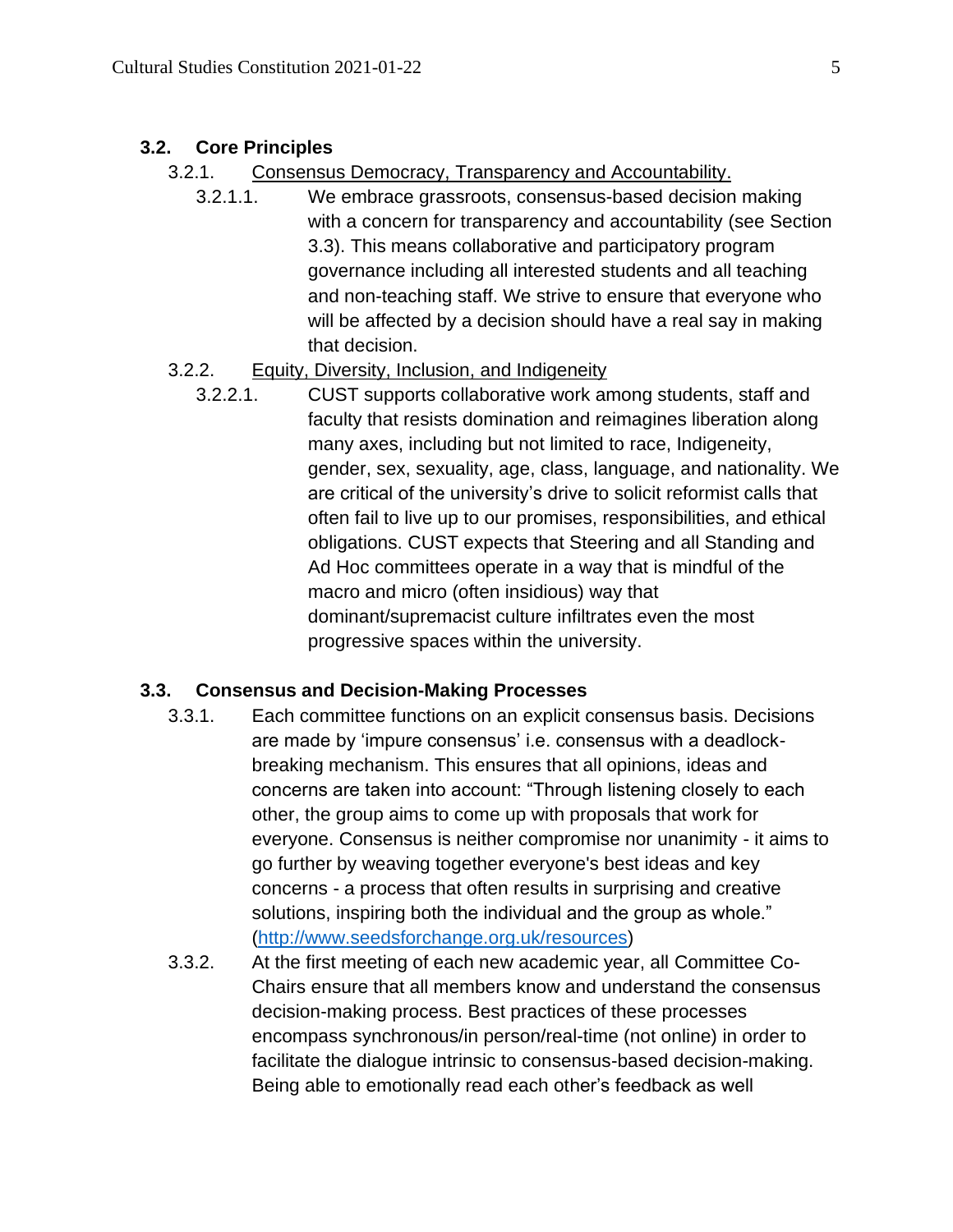intellectual engagement is essential for holistically informed decisions. Training and professional development will be provided for all Steering and Standing Committee members (see Section 3.6) as necessary and will be organized by Steering Co-Chairs. Committee Co-Chairs must attend a Cultural Studies consensus decision-making workshop in their first year as Co-Chair. For additional training, committees will determine the suggested training for their members (e.g. AODA, Positive Space Training, etc).

- 3.3.3. The facilitating Co-Chair ensures that all committee members, as well as any other CUST community member who is present and wishes to share their voice, have the opportunity to share their thoughts and collectively discuss the issue. The facilitating Co-Chair clarifies the discussion points and summarize suggestions and potential points of action/decision. The facilitating Co-Chair then asks members for consensus, making note of all individual responses and determining whether consensus has been reached.
- 3.3.4. If consensus cannot be reached after two meetings at which the same issue has been discussed, then: (a) any member can call for a vote to go to deadlock-breaking, which requires a 75% majority. (b) the deadlock-breaking vote is then held immediately, and also requires a 75% majority (see Section 3.6 for more information about committee membership).
- 3.3.5. The facilitating Co-Chair aids the group in defining decisions that need to be made, helping them through the stages of reaching an agreement, keeping the meeting moving, focusing discussion to the point at hand, making sure everyone has the opportunity to participate, and formulating and testing for consensus.
- 3.3.6. Any member of the Cultural Studies community, including the Co-Chairs, may propose content to the committee. The Co-Chairs never make decisions for the group (with the exception of the extraordinary circumstances outlined in Section 3.11). If a Co-Chair feels too involved in an issue or discussion and cannot remain impartial then they should ask someone to take over the task of facilitation for that agenda item.
- 3.3.7. The Co-Chairs also act as 'vibes-watchers' who observe and comment on individual and group feelings and patterns of participation, with attention to how various relations of power might be playing out in the room.
- 3.3.8. Even though the facilitating Co-Chair formally takes on these roles, all participants are responsible for being aware of and involved in the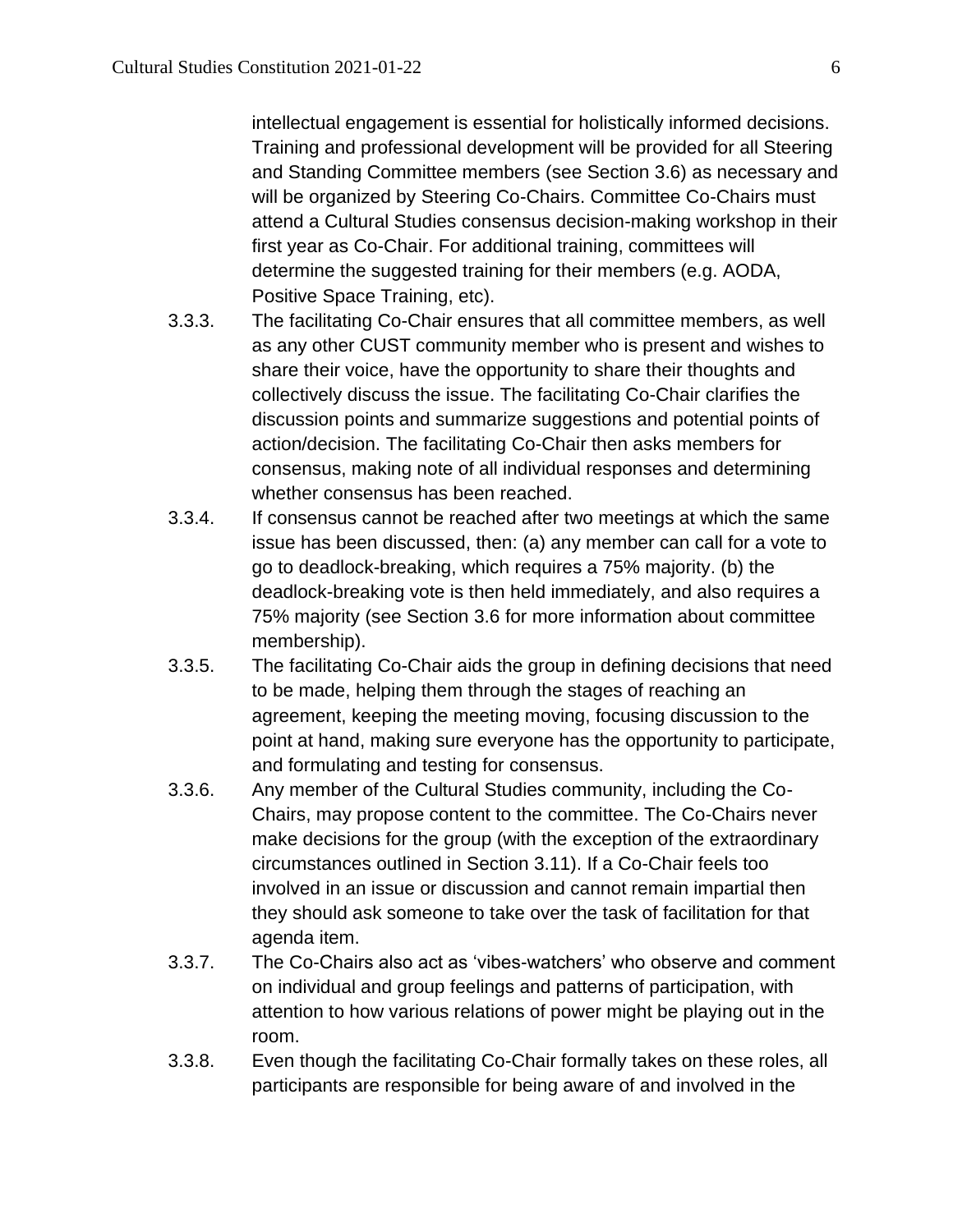issues, process, and feelings of the group, and are encouraged to share their individual expertise in helping the group run smoothly and reach a decision. This is especially true when it comes to finding compromise agreements to seemingly contradictory positions.

- 3.3.9. During a meeting, Steering may ask for a volunteer at any moment to act as a focused 'vibes-watcher,' or to keep a speakers list.
- 3.3.10. Before the meeting begins, the Co-Chairs will ask for a volunteer to take meeting minutes, using the appropriate template. These minutes must be uploaded to an online archive in a timely manner, keeping in mind the option for confidentiality outlined in Section 3.10.

#### **3.4. Program vs. Department**

- 3.4.1. The Cultural Studies Interdisciplinary Graduate Program is not a Department but is a program as defined by the Queen's University Quality Assurance Processes (QUQAP) policy: "A program is the complete set and sequence of courses, combinations of courses and/or other units of study, research and practice prescribed by Queen's University for the fulfillment of the requirements of a degree, diploma, or certificate."
- 3.4.2. It is also understood as a program as defined in the CA between Queen's University and QUFA: a program is "a related set of academic activities, normally leading to a degree, which may be within an academic unit or supported by more than one (1) academic unit."

#### **3.5. Fostering Breadth of Teaching Assignments**

3.5.1. In order to enable as many faculty members as possible to be involved in the program, we strive to ensure that those who hold administrative appointments (e.g. PD, PC) are not also teaching core courses in CUST. We also strive to ensure that one individual does not teach more than one CUST course at a time.

#### **3.6. Membership, Attendance, and Quorum**

3.6.1. In keeping with our Core Principles, committee membership is open to anyone involved in the program, including students, affiliated faculty and CUST staff. Exceptions include cases of conflict of interest (see Section 3.9), or where freedom of information/protection of privacy laws or guidelines apply. Further information about membership requirements for specific Standing Committees can be found in Sections 6.3-6.5.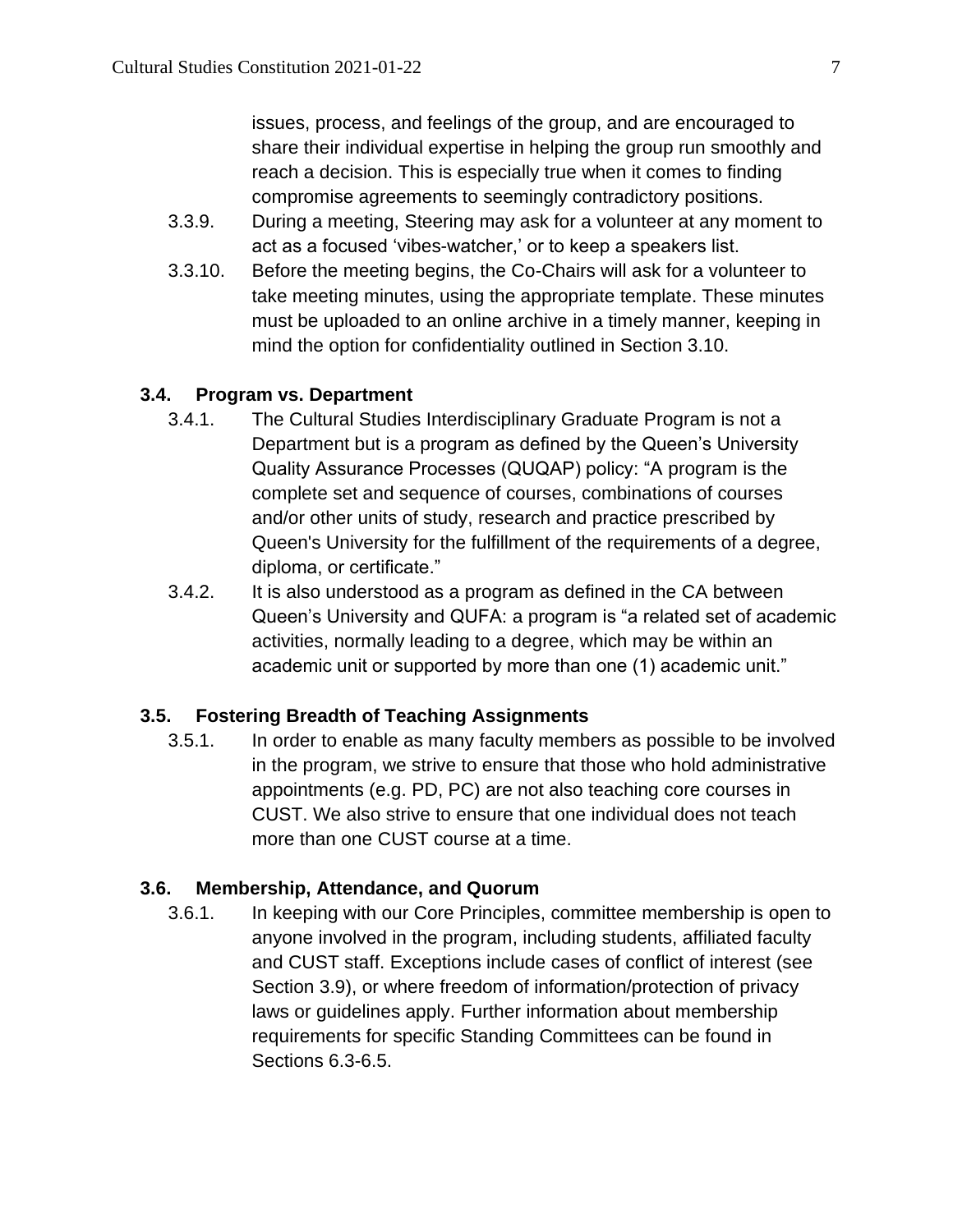- 3.6.2. Faculty, staff, and students who wish to sit on Steering or one of its Standing Committees are expected to make a one-year commitment to maintain continuity within the group and to facilitate quorum and decision-making processes.
- 3.6.3. All members of a committee have both 'voice' and 'vote', i.e. are able to speak and participate in the consensus-building process. Any nonmember can attend any meeting with 'voice' but not 'vote'. While remote participation is not ideal within a consensus model, it is permissible when necessary. Unless the meeting is entirely remote, it is the responsibility of the remote member to make communication arrangements.
- 3.6.4. There is no maximum on membership of a committee.
- 3.6.5. Quorum for all committees, including Steering, is 50% of the membership (including the chair/s) plus one.
- 3.6.6. When the number of members of a committee is odd, the fraction resulting from multiplying by 50% is rounded up (e.g. a committee with 7 members requires a minimum of 4 for quorum).

#### **3.7. Minutes and Agendas**

- 3.7.1. Agendas for each committee are created by the Chair or Co-Chairs of the committee, or in the case of the Steering Committee, by the Cochairs in consultation with the PD, PC, and PAs.
- 3.7.2. Items are solicited from all members, and agendas are distributed electronically to all members 48 hours prior to the meeting.
- 3.7.3. Each committee keeps in mind the desire for institutional memory of its proceedings and is strongly encouraged to keep their own committee records. They also forward committee minutes to the Co-Chairs of Steering for document archiving on an online resource site maintained by the program.

#### **3.8. Document Archive and Accessibility**

3.8.1. To ensure continuity of process, institutional memory and communication, documents and working files for the Steering Committee and most of its standing committees (not including Admissions) are maintained through a Cultural Studies Steering Committee Resource Site (online cloud archives), although all committees are encouraged to maintain their own document archives as well. Decisions and action items should be recorded as minutes. It is not necessary to include the details of discussions in the minutes, although it may be helpful to record themes and insights. Refer also to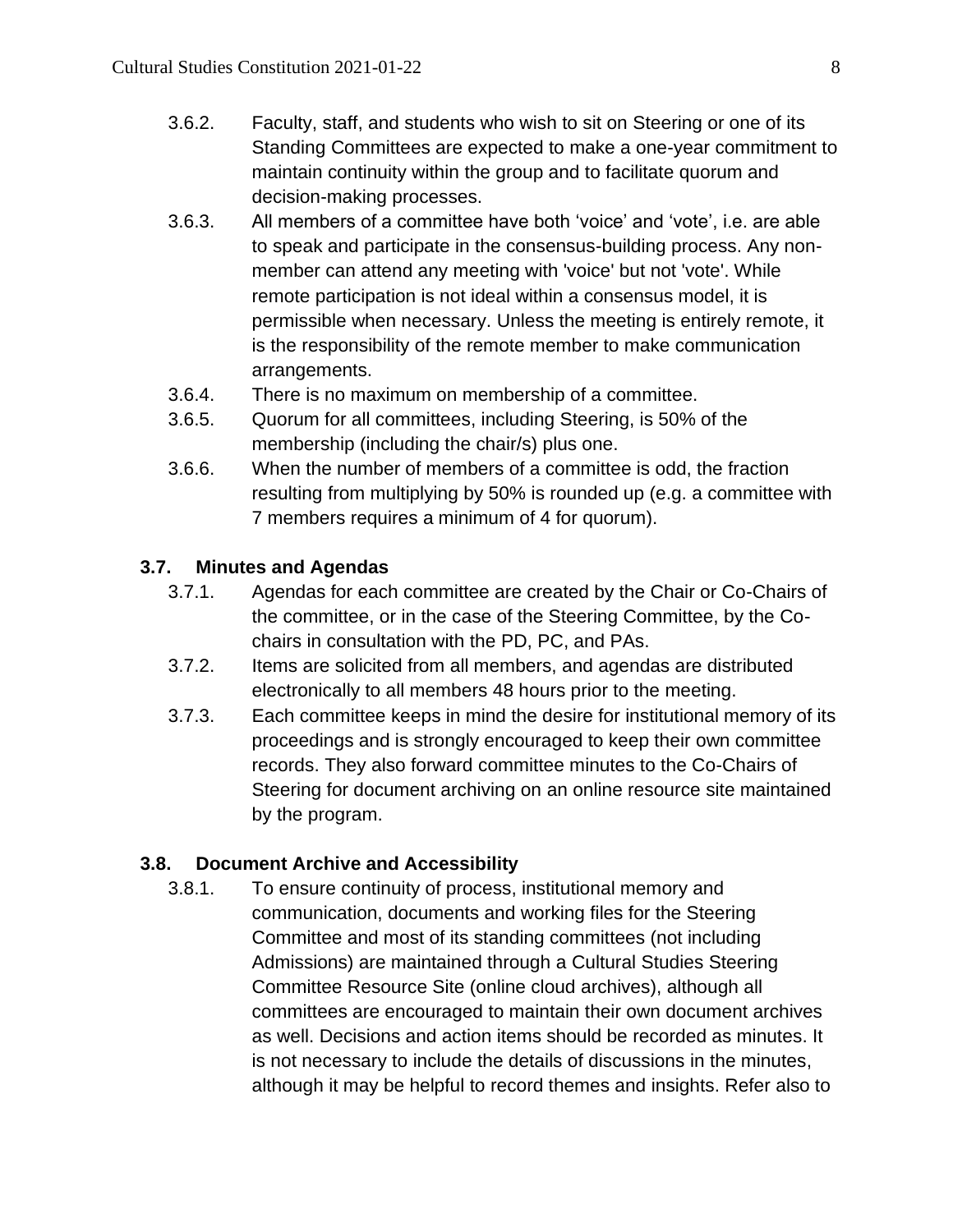Section 3.10 regarding the need, on occasion, for confidential discussion. Committees have the right to withhold sensitive information from online distribution due to concerns regarding privacy.

- 3.8.2. The Co-Chairs of Steering are responsible for the overall maintenance of this resource site (including overseeing accessibility rights). The Co-Chairs of all standing committees have accessibility rights to upload, download and edit files associated with their committees. All members of Steering have access rights to the site, but not editing rights for any part of the site except files associated with committees they co-chair. Any requests for edits, etc. must be submitted through the appropriate Co-Chairs.
- 3.8.3. To ensure continuity during role transitions and emergency situations, the PAs will also have access and editing rights to the resource site.

#### **3.9. Conflicts of Interest**

3.9.1. In cases where specific members or a particular group of members may be seen to be in a conflict of interest, or where freedom of information/protection of privacy laws or guidelines apply, they may excuse themselves, or be asked to excuse themselves, from a discussion. Such decisions must also be reached through the regular consensus-building procedures.

#### **3.10. Confidentiality and In-Camera Sessions**

- 3.10.1. On occasion, there may be reason to keep conversations confidential for a period of time. It is the responsibility of the relevant Committee Co-Chairs to initiate a conversation about this when need arises.
- 3.10.2. Any committee may hold in-camera sessions if there is consensus to do so. Discussions held in-camera are permanently confidential and are not captured in the minutes; they are open to only members of the committees. Such sessions must be justified on the basis of confidentiality or special sensitivity of the material to be discussed. It must be justified and agreed upon by consensus within each committee as situations arise.
- 3.10.3. As above, in cases where specific members or a particular group of members may be seen to be in a conflict of interest, or where freedom of information/protection of privacy laws or guidelines apply, they may excuse themselves, or be asked to excuse themselves, from an incamera discussion. Such decisions must also be reached through the regular consensus-building Procedures.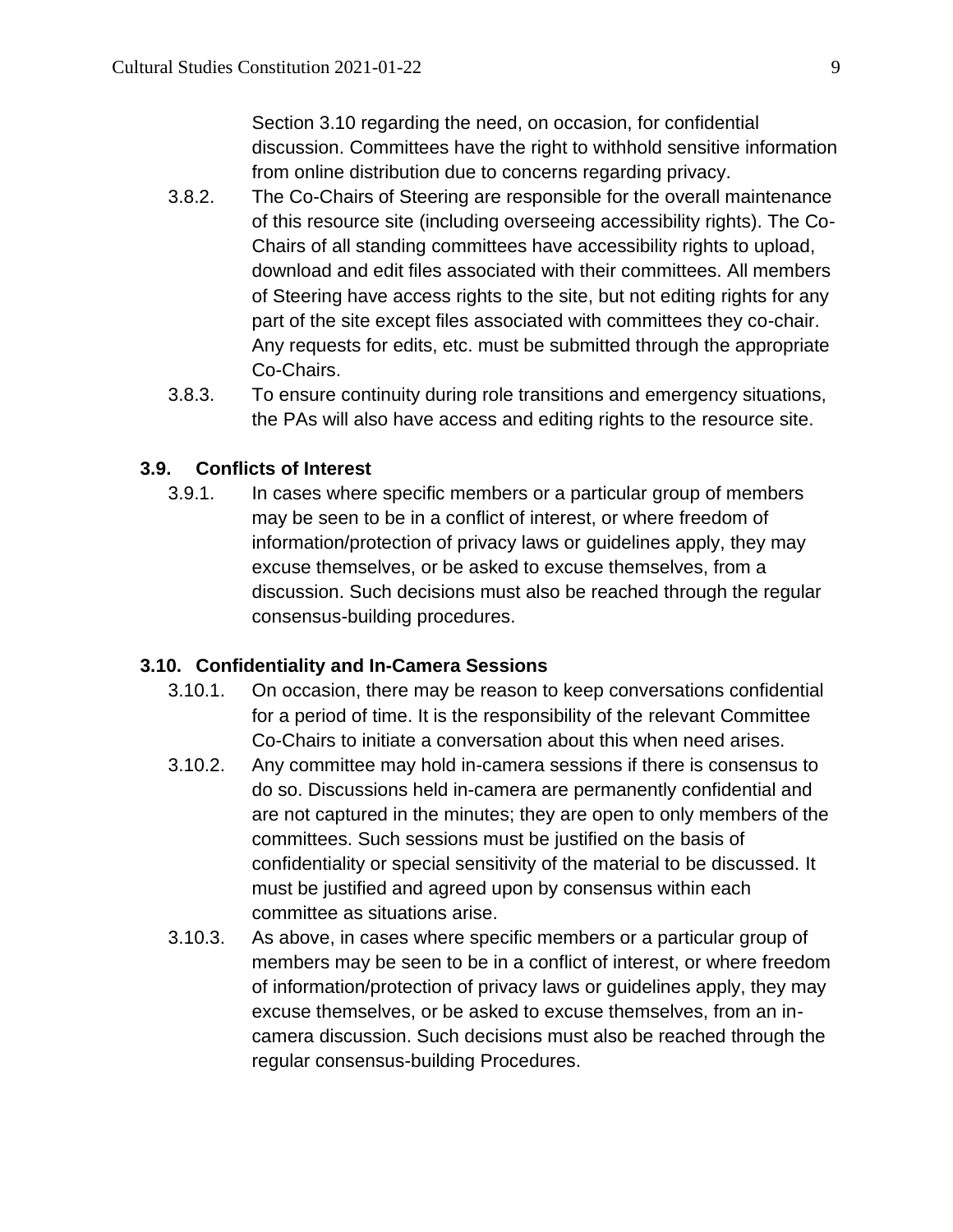## **3.11. Fast-Action & Emergency Decision Making Procedures**

- 3.11.1. In situations that require immediate action or decision making, i.e. where it is not practical to wait for the next scheduled Steering Committee meeting, the Co-Chairs may call a special meeting. This special meeting can be called at their discretion, or at the request of a member of Steering.
- 3.11.2. If a special meeting is not possible the Co-Chairs of Steering may, in consultation with the PD (if possible), send out an email to all members of the committee requesting their input on a given question or requesting a decision by email.
	- 3.11.2.1. The Co-Chairs of Steering set a deadline for responses and take into account all responses that arrive before the deadline, as though this were an in-person consensus decision being made by the Steering Committee. It is critical that participants in the discussion explicitly state their position in terms relative to the consensus sought (e.g. agreement, concerns but not blocking, abstain, block, etc.).
	- 3.11.2.2. If no decision is reached by this means, the matter is deferred to a meeting.
- 3.11.3. Urgent information should be communicated to Steering Committee members by email as soon as possible. In the extraordinary event that it is impossible to contact the Steering Committee as a whole in a timely way, when an urgent response is needed on a matter within Steering's mandate, the Co-Chairs of Steering should be consulted as interim decision-makers.
- 3.11.4. The Co-Chairs of the Steering Committee are accountable to the Steering Committee as a whole for any decisions made in emergency situations outside of a meeting of the Steering Committee. The matter and the response to the emergency should be discussed as soon as it is possible to convene a Steering meeting. The Co-Chairs of Steering may not modify the constitution using this emergency process.
- 3.11.5. Procedures to accommodate employees' personal emergencies, special needs, or leaves are governed by relevant CAs. When such accommodations or leaves affect operations within the mandate of the Steering Committee, every effort should be made to follow the above protocols. Please note that rights and procedures outlined in relevant CAs may contradict but will always override the Cultural Studies Constitution.

# <span id="page-9-0"></span>**4. Student Initiatives and Organizations**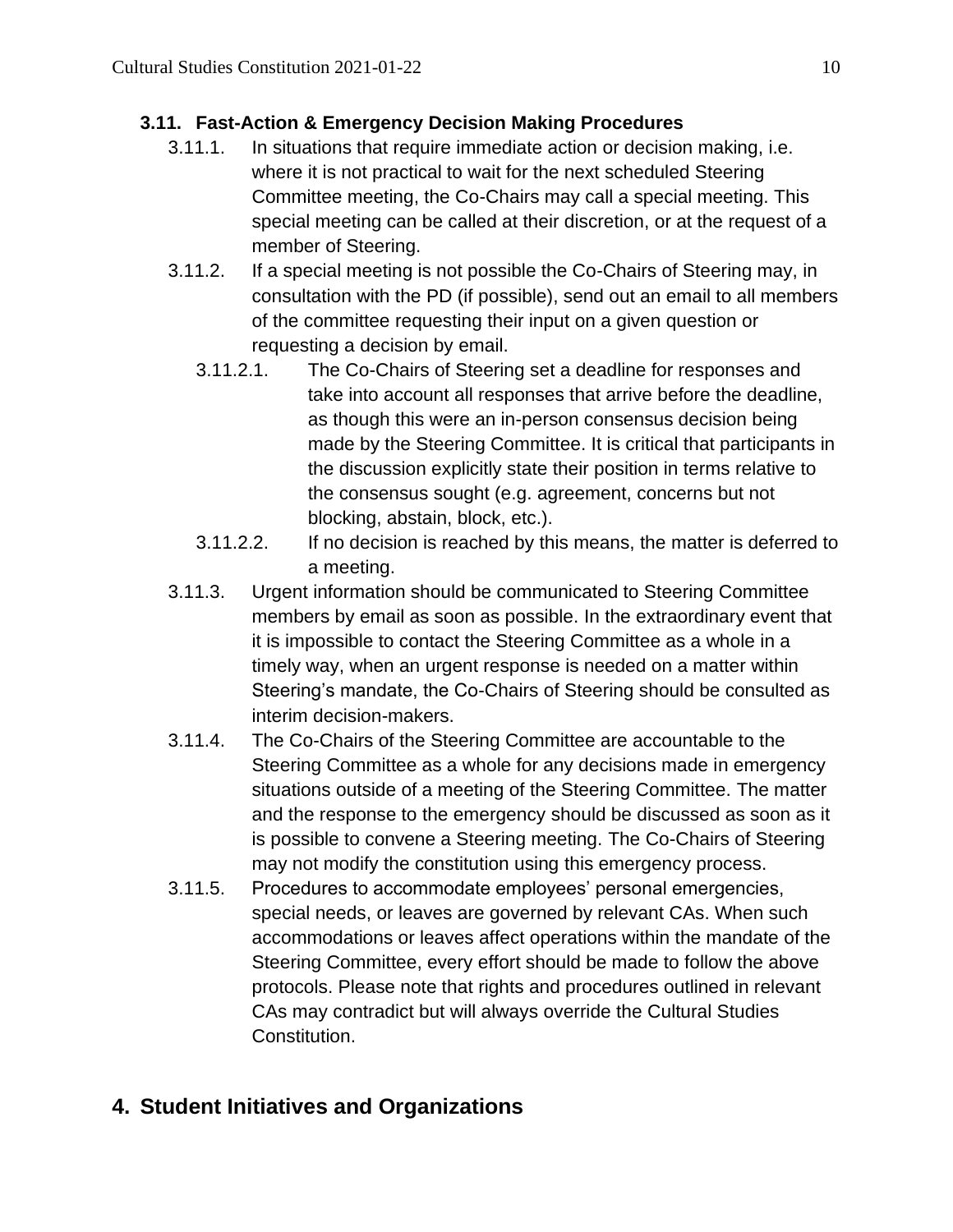4.1. Cultural Studies encourages students to organize independent of Steering and its standing committees to address their community needs or to generate opportunities for personal and professional development. Student initiatives and organizations are strongly encouraged where possible to implement all of CUST's Core Principles and must adhere to the Core Principle of EDII within this document (see Section 3.2).

# <span id="page-10-0"></span>**5. Steering Committee**

## **5.1. Responsibilities of Steering**

- 5.1.1. Setting and reviewing goals and priorities for CUST that reflect our Core Principles (see Section 3.2).
- 5.1.2. Advising on guidelines, policies, best practices, and actions in regard to our Core Principle of Equity, Diversity, Inclusion, and Indigeneity within the program (see Section 3.2.2).
- 5.1.3. Being a catalyst for new initiatives that will help develop an understanding of, and commitment to, our Core Principles (see Section 3.2).
- 5.1.4. Responding to PD requests for advice in 'fast action' situations.
- 5.1.5. Organizing the self-evaluation and governance review.
- 5.1.6. Advocating for the sustainability and well-being of the program.
- 5.1.7. Approving faculty requests to affiliate with the program.
- 5.1.8. Recommending individuals and/or committees to address unallocated administrative tasks.
- 5.1.9. Understanding budgetary processes.

# **5.2. Steering Membership**

- 5.2.1. The PD is always a member of the Steering Committee but cannot be a Co-Chair of the Steering Committee. The PC is always a member of the Steering Committee but cannot be a Co-Chair of the Steering Committee.
- 5.2.2. The PAs are always members of the Steering Committee, but (like any other staff member) cannot be a Co-Chair of the Steering Committee.
- 5.2.3. One Co-Chair of all Standing and Ad Hoc committees, or a regularly attending delegate, is automatically a member of the Steering Committee and can also be a Co-Chair of Steering.
- 5.2.4. As is the policy for other committees, any member of the CUST community may choose to sit on the Steering Committee as long as they commit to a one-year period.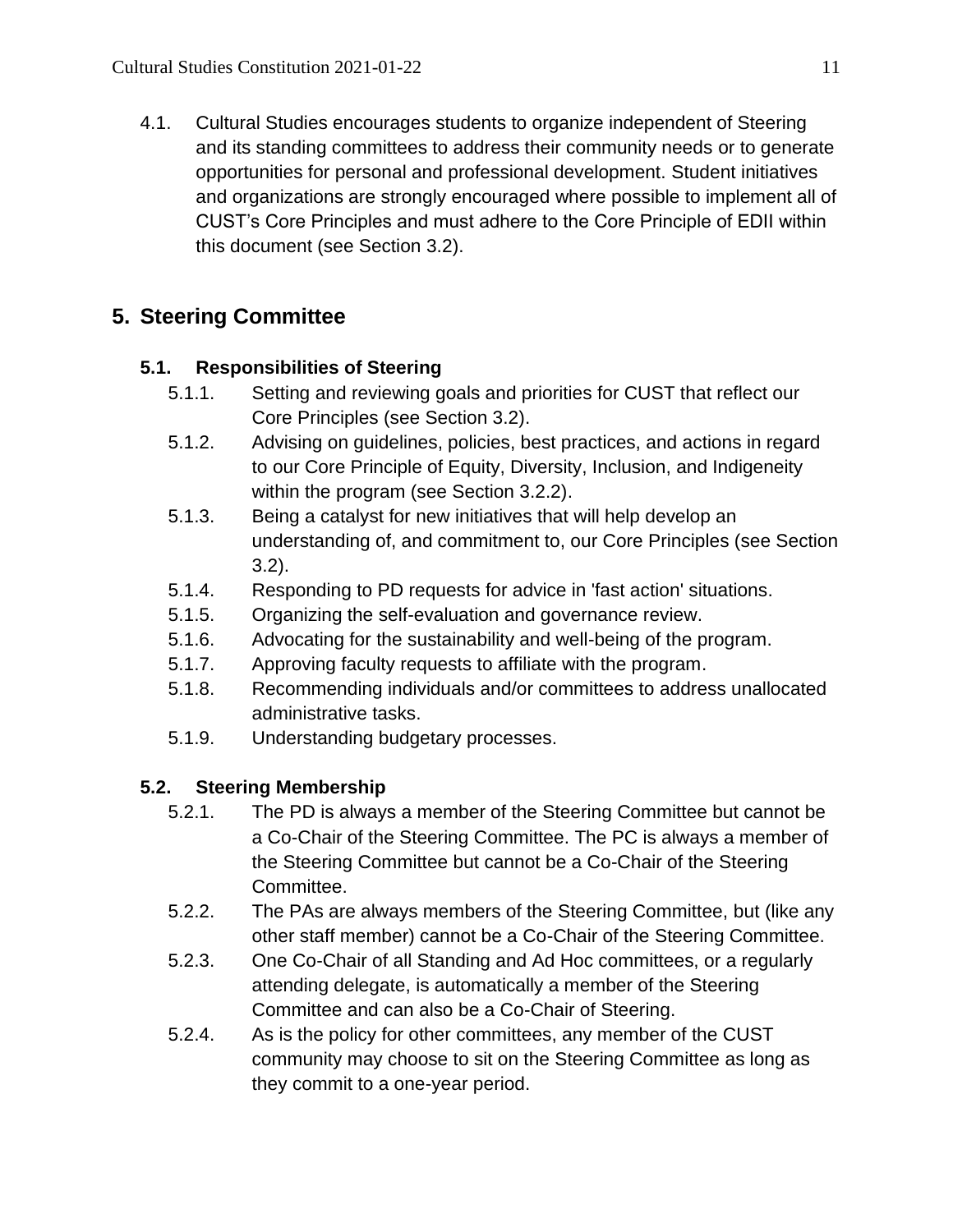5.2.5. Once a year, normally at timetabling season, the Steering Co-Chairs put out a call for members of the Steering Committee in the following academic year to all faculty, staff, and students. In the fall, students newly entering the program are invited to participate.

## **5.3. Steering Operations**

- 5.3.1. The PD, PC, Co-Chairs of Steering, and all other members of Steering will seek consensus in decision making, while recognizing the authority of Collective Agreements governing Queen's employees, the School of Graduate Studies and other relevant University policies.
- 5.3.2. Where decision making authority is delegated to the PD or PC by the University, for example with respect to appointments and budget, Steering nonetheless has the right to make recommendations about those decisions where indicated in the Constitution.
- 5.3.3. Steering meets at least once per month during the academic year at a regular time, or with a regular rotation of times to ensure maximum participation of interested members of the community.

## **5.4. Steering Co-Chairs**

- 5.4.1. Primary Responsibilities of the Co-Chairs
	- 5.4.1.1. A central responsibility of the Co-Chairs of the Steering Committee is to promote and defend a culture of consensus within the committee, and beyond that, in the program. The Co-Chairs of Steering pay attention to long-term issues and interpersonal dynamics, encouraging all members of the committee and the CUST community to work productively together towards the overall flourishing of the program. The Co-Chairs of Steering are expected to become thoroughly familiar with the CUST Constitution and with CUST principles and practices of consensus-based decision-making (see Section 3.3).
	- 5.4.1.2. The Co-Chairs of Steering provide critical leadership and support within the Cultural Studies community. The Faculty Co-Chair works closely with the Student Co-Chair of Steering, the PD, and PC to ensure the smooth operation and governance of the Cultural Studies Program through the CUST Steering Committee.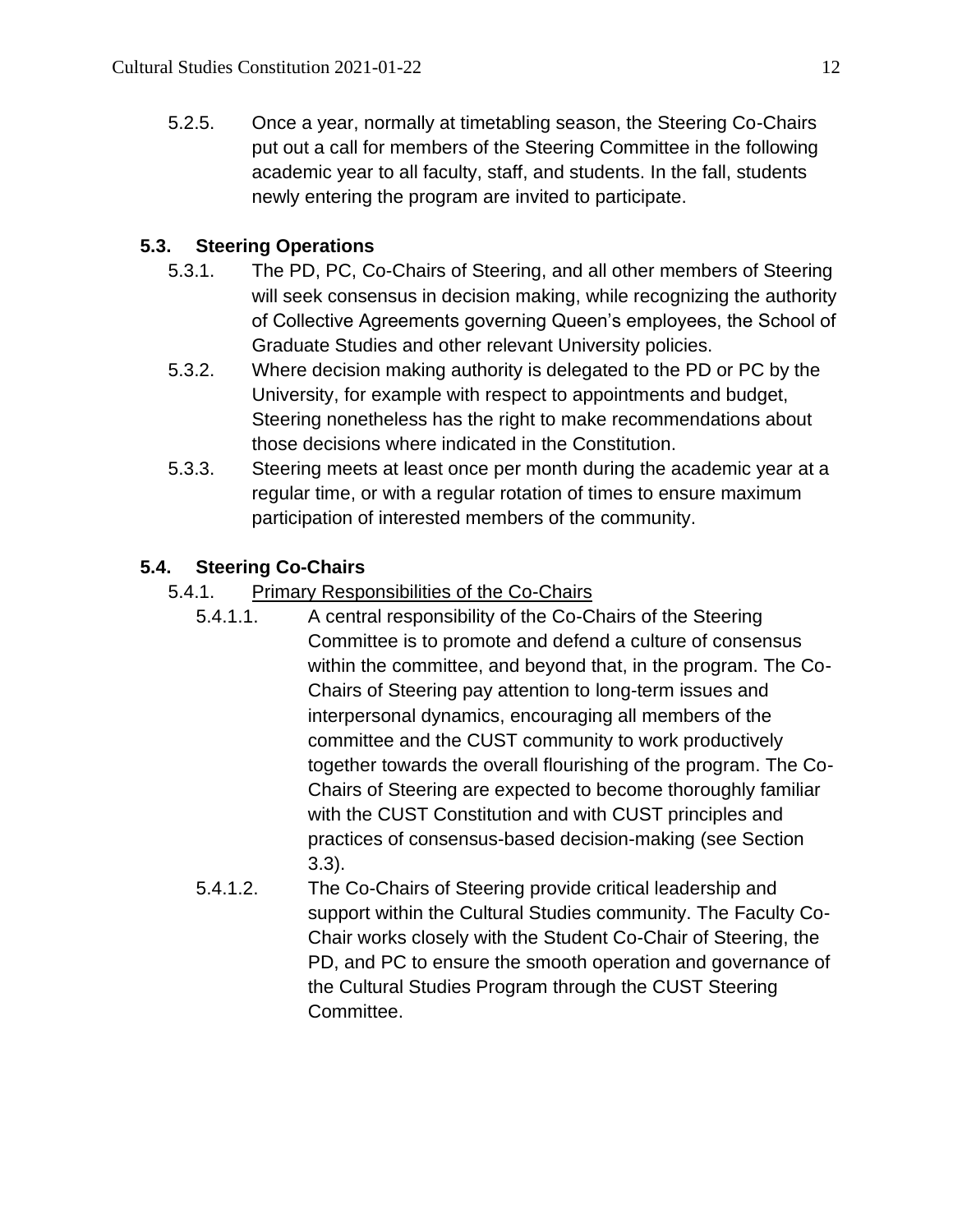#### 5.4.2. Other Responsibilities of the Co-Chairs

- 5.4.2.1. Recruiting Steering members and endeavoring to secure adequate diversity of representation from faculty, staff, and students.
- 5.4.2.2. Facilitating the meetings of the committee in keeping with Sections 3.2, 3.3 and 3.6-3.11.
- 5.4.2.3. Co-Chairing the Constitution Committee.
- 5.4.2.4. Ensuring that all Standing Committees have chairs.
- 5.4.2.5. Speaking for Steering as necessary to various constituencies.
- 5.4.2.6. Acting as an advocate for CUST's vision of consensus-based community collaboration.
- 5.4.2.7. Ensuring the scheduling and planning of an annual retreat.
- 5.4.2.8. Communicating with Standing Committee Co-Chairs to initiate conversations within their committees on their work to resist domination and reimagine liberation, referencing the latest relevant reports (e.g. Queen's TRC Report, PICRDI Report). Ensuring that a larger conversation around our collective progress on these issues takes place at the annual Steering retreat.
- 5.4.2.9. Communicating with Standing Committee Co-Chairs to initiate similar conversations within their committees in preparation for a larger discussion at Steering's annual retreat.
- 5.4.2.10. Arranging a special meeting of Steering each September entirely devoted to ensuring that all members on the committee are familiar with the principles and procedures of consensus that we use to make decisions.
- 5.4.2.11. Helping to resolve conflict of interest situations.
- 5.4.2.12. Initiating conversations about confidentiality when the need arises.
- 5.4.2.13. When appropriate, initiating and organizing search process for the PD and PC. If a sub-committee of Steering is struck to carry out such a search, one or both of the Co-Chairs of Steering will chair that sub-committee. Once the search is completed, the Steering Committee will make a staffing recommendation to the appropriate University delegate.
- 5.4.2.14. Providing a forum for diverse groups within CUST to raise concerns about equity, diversity, inclusion, and Indigeneity; ensuring these concerns are adequately addressed; and, when appropriate, forwarding them through the appropriate channels (see Section 3.2.2).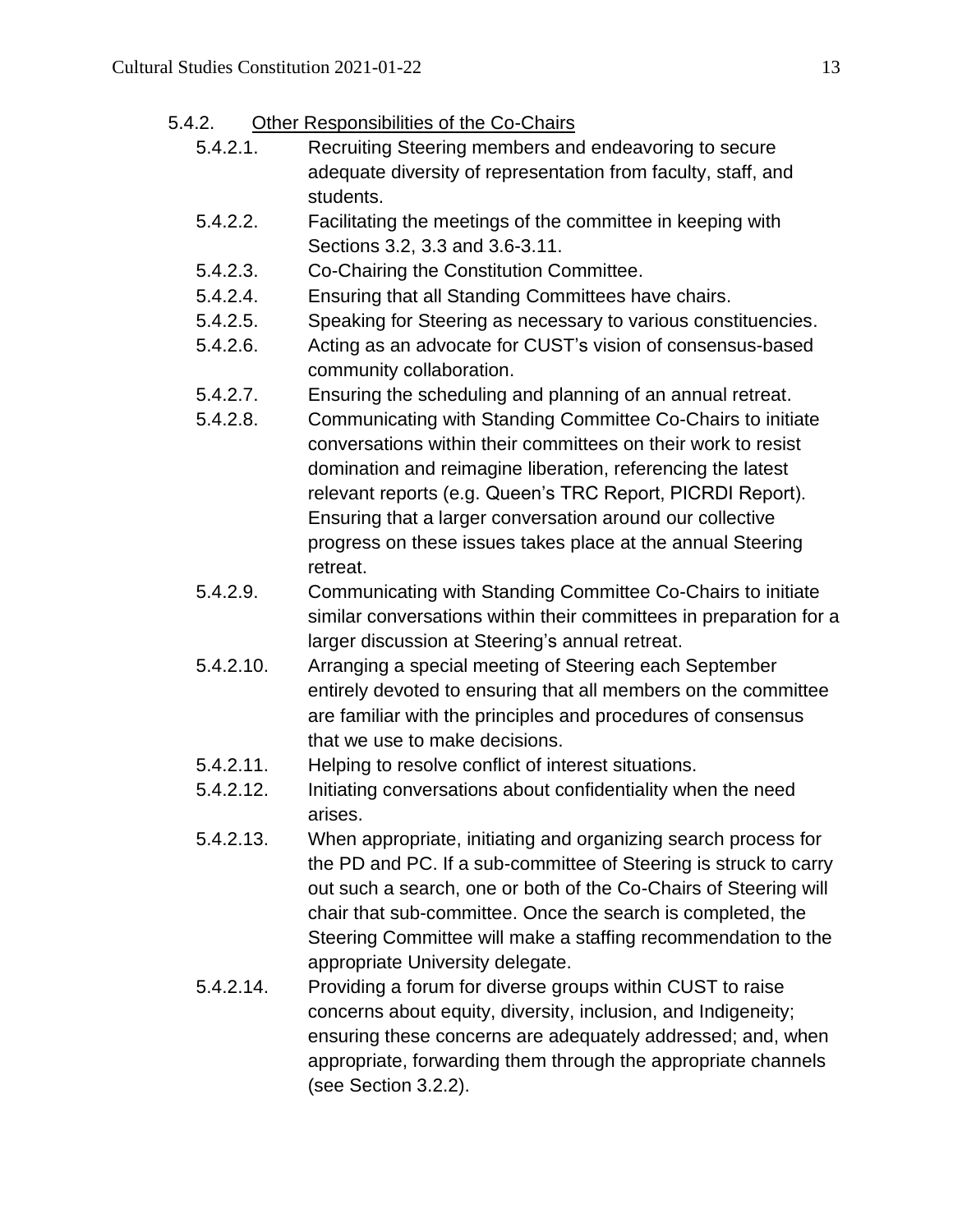## 5.4.3. Relationship Between Faculty and Student Co-Chair

- 5.4.3.1. The Faculty and Student Co-Chair must work closely and collaboratively to ensure the smooth operation of the CUST Steering Committee. Associated tasks, duties and appropriate workflow must be negotiated between the Co-Chairs at the beginning of the academic year or the beginning of their terms, whichever comes first.
- 5.4.3.2. The Faculty Co-Chair serves as the employment supervisor for the Student Co-Chair position, and the RA responsibilities of the Student Co-Chair are specified on the RA Form as required by the CA between Queen's University and PSAC.

## 5.4.4. Faculty Co-Chair Appointment

- 5.4.4.1. The initial appointment for Faculty Co-Chair is for either one or two years with the possibility for renewal. The term of the Faculty Co-Chair of Steering normally begins on July 1 for one calendar year.
- 5.4.4.2. Six months prior to the end of the current Faculty Co-Chairs' term, the current Co-Chairs of Steering send out a call for nominations and self-nominations for the position of Faculty Co-Chair, to all faculty, staff, and students associated with the CUST program.
- 5.4.4.3. The call for nominations includes a description of the responsibilities of Steering Co-Chairs. Nominations should address how the nominee is well-suited to fulfill these responsibilities.
- 5.4.4.4. The closing date for receipt of nominations must be a minimum of 2 weeks from the date of the call for nominations.
- 5.4.4.5. Nominees must consent to their nomination in order to be eligible. After the end of the nomination period, the current chair of Steering determines whether nominees have consented to their nomination, compiles the eligible nominations, and distributes them to the Steering Committee.
- 5.4.4.6. The Steering Committee may strike an ad hoc sub-committee to recommend a candidate. This ad hoc sub-committee is chaired by one or both of the current Co-Chairs of Steering. The Steering ad hoc sub-committee meets to discuss the candidates' relative merits. Candidates who are currently members of Steering may not be present for this discussion.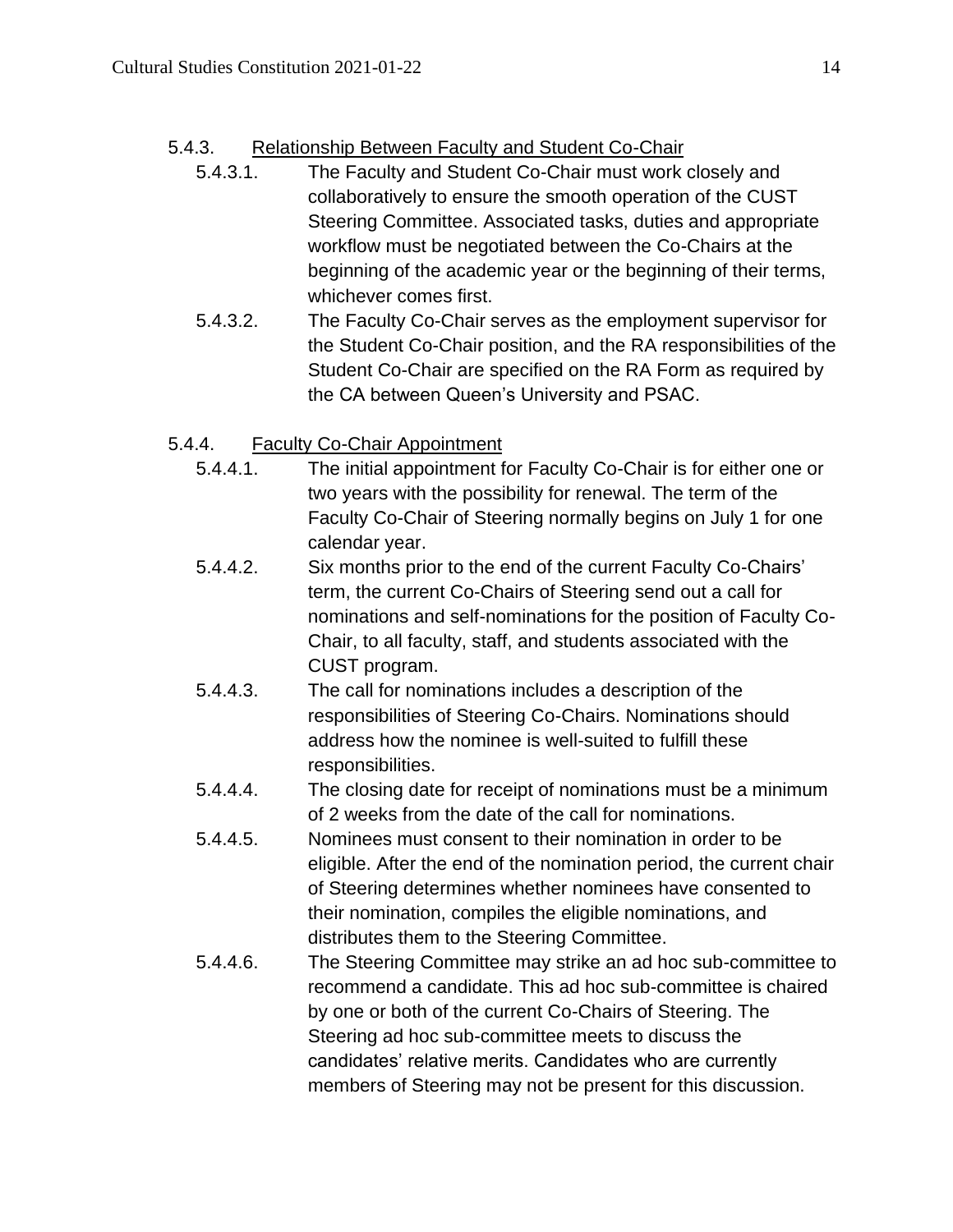| 5.4.4.7. | Applicants may be asked to interview for the position at the  |
|----------|---------------------------------------------------------------|
|          | discretion of the Steering Committee or sub-committee. If one |
|          | candidate is interviewed, then all must be interviewed.       |

- 5.4.4.8. If an ad hoc committee is struck, it makes a recommendation to Steering. Steering then makes its recommendation to the PD.
- 5.4.4.9. If no candidate is chosen, two options follow: (1) If the current Faculty Co-Chair agrees to serve as interim, the process starts again immediately, or (2) Steering appoints an acting Faculty Co-Chair and restarts the appointment process within six months.

## 5.4.5. Faculty Co-Chair Renewal

- 5.4.5.1. The incumbent Faculty Co-Chair may apply for renewal for another consecutive term of up to 2 years.
- 5.4.5.2. The incumbent Faculty Co-Chair should notify Steering of their intention to apply for renewal no later than 6 months before the expiry of the current chair's term. The Steering Committee must review and approve their application for renewal. If the Steering Committee decides not to renew, and determines that a new Co-Chair should be appointed, the recruitment process begins immediately.

# 5.4.6. Student Co-Chair Appointment

- 5.4.6.1. The initial appointment for Student Co-Chair is for one academic year with the possibility for renewal. The term of the Student Co-Chair of Steering normally begins on September 1st for a duration of 8 months. The workload for this position is estimated at 10 hours of work per week during the academic year.
- 5.4.6.2. The appointment of Student Co-Chair must follow the PSAC CA.

## 5.4.7. Student Co-Chair Renewal

5.4.7.1. The incumbent Student Co-Chair may apply for renewal for another consecutive term of 1 academic year. The decision to apply for renewal should be shared with Steering by the first meeting of Steering during the Winter term. An incumbent Student Co-Chair may only apply for an associated RA-ship if they are funding eligible during the year in which the RA-ship would be held.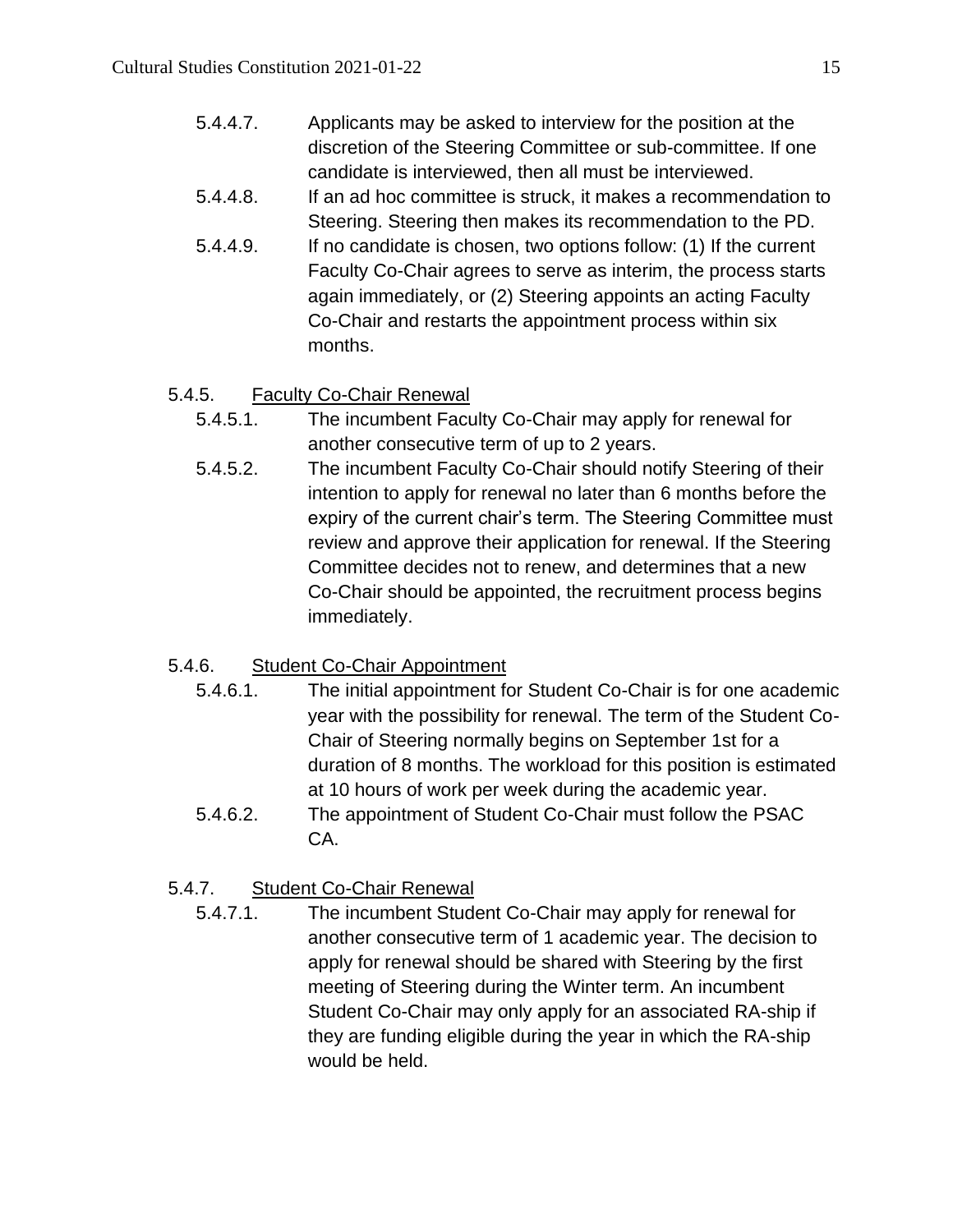- 5.4.8. Co-Chair Renewal Procedures
	- 5.4.8.1. Steering chooses a Review Coordinator from its committee to oversee the review process. This member should not be the Faculty Co-Chair in the case of the renewal of Faculty Co-Chair, or not Student Co-Chair in the case of the renewal of the Student Co-Chair. The Steering Committee may delegate the review to an ad hoc committee. This standing committee presents its recommendation to Steering as a whole.
	- 5.4.8.2. The Review Coordinator sends out an email to all members of the Steering Committee, requesting their help in evaluating the current Co-Chair. The evaluation is conducted in relation to the responsibilities outlined in this document. Evaluators are asked to frame their comments with attention to the context of the program, that is, where it has been, where it is now, and where it might be going. The closing date for the receipt of all evaluations is two weeks after the call has been issued. Comments are sent via email to the Review Coordinator of the review. The Review Coordinator summarizes anonymized comments into a document by topic for Steering's consideration.
	- 5.4.8.3. At the same time and with the same deadline, any Steering Co-Chair applying for renewal shall submit a self-review based on the responsibilities outlined in this document. They are invited to provide any relevant information regarding their accomplishments during their tenure as Co-Chair.
	- 5.4.8.4. Steering then meets to discuss the Co-Chair's evaluation, including the self-review, and decides whether to approve the renewal or to seek a new Co-Chair. The incumbent Co-Chair is not present for this discussion.
	- 5.4.8.5. If a renewal decision cannot be reached at this point, the Review Coordinator sends the summary evaluation to the Co-Chair candidate. The Co-Chair candidate is then invited to meet with the Steering Committee to discuss the file. Following this, the Steering Committee tries again to come to a decision. The incumbent Co-Chair is not present for this discussion.
	- 5.4.8.6. Steering makes a final recommendation to the PD regarding the renewal of the Co-Chair.

#### 5.4.9. Discipline or Removal of Steering Co-Chairs

5.4.9.1. In compliance with the PSAC and QUFA CAs, Steering can make a recommendation to the Student Co-Chair's employment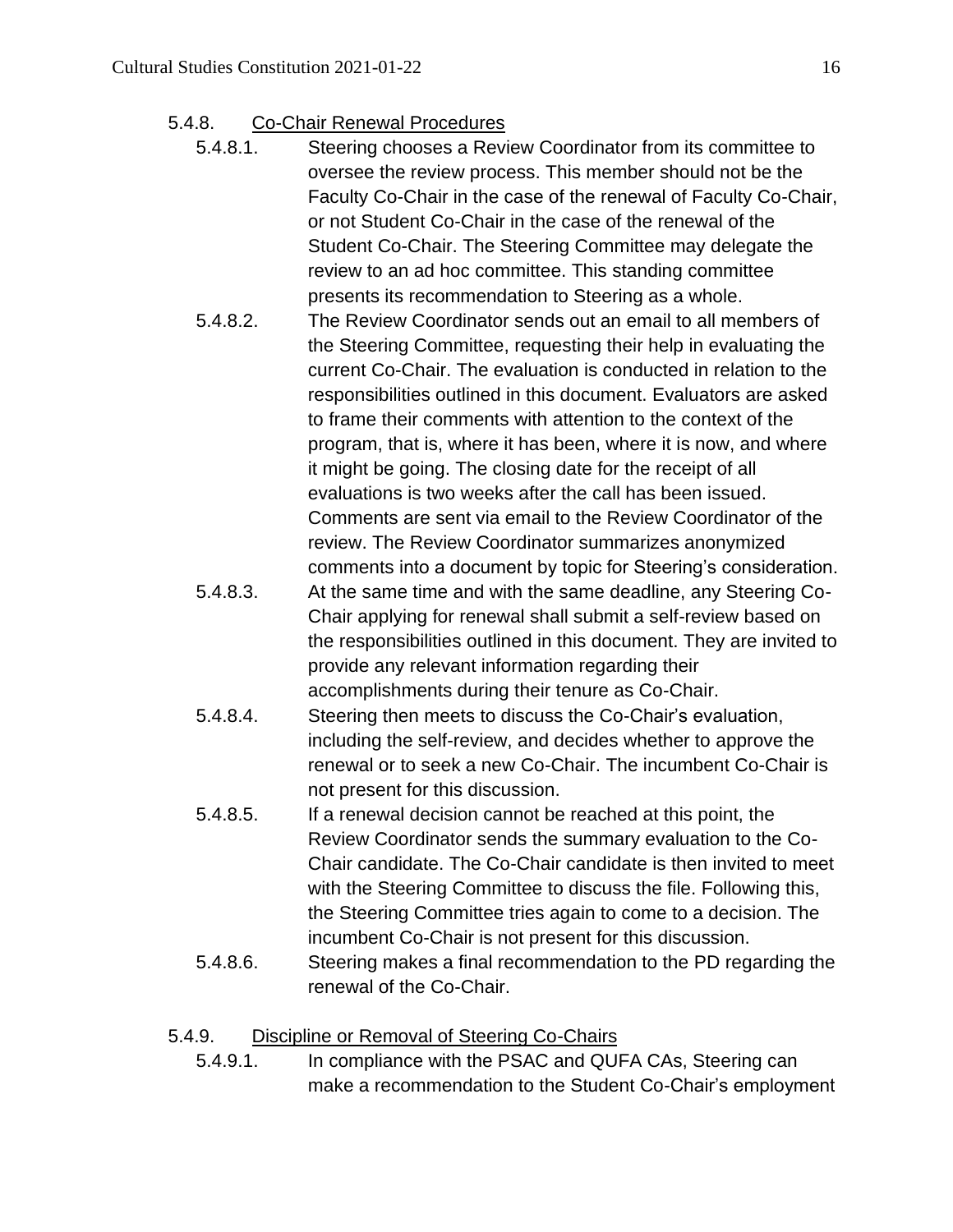supervisor (the Faculty Co-Chair), or the PD (or CDs) in the case of the Faculty Co-Chair, to discipline a co-chair or remove them from their position.

## 5.4.10. Acting Steering Co-Chairs

5.4.10.1. In situations of emergency or exigency, the Steering Committee may recommend the appointment of an Acting Steering Co-Chair (Faculty or Student) for the remainder of the academic year. Advertising may be limited to current members of the Steering Committee. Steering will determine the candidate's suitability as per the Faculty Co-Chair Appointment process (see Section 5.4.4).

# <span id="page-16-0"></span>**6. Standing Committees**

## **6.1. Co-Chairs**

- 6.1.1. Co-chairing is the preferred leadership structure of all standing committees, with both a Faculty Co-Chair and a Student Co-Chair. There must be a Faculty Co-Chair. If no Student Co-Chair is appointed by the committee, the committee may continue to function with only a Faculty Chair.
- 6.1.2. Co-Chairs of a standing committee determine their division of labour.
- 6.1.3. Co-Chairs facilitate meetings in keeping with Sections 3.2, 3.3, and 3.6-3.10.
- 6.1.4. Either or both Co-Chairs may join Steering or Constitution. At least one Co-Chair from each standing committee or a delegate serves as a member of the Steering Committee and the Constitution Committee, attending meetings to report for and represent their standing committee.
- 6.1.5. The Co-Chairs of each committee recruit for their own committee and endeavor to secure adequate diversity of representation from faculty, staff, and students.
- 6.1.6. Co-Chairs (for the next academic year) or Interim Co-Chairs should be selected by consensus within their committees before the end of winter term in preparation for the next academic year.
- 6.1.7. If either or both Co-Chairs lose the confidence of their Committee or of the Steering Committee, representative(s) of the Standing Committee will bring the issue to Steering for consultation and resolution. When such a decision is being discussed, the Co-Chairs in question have voice but not vote.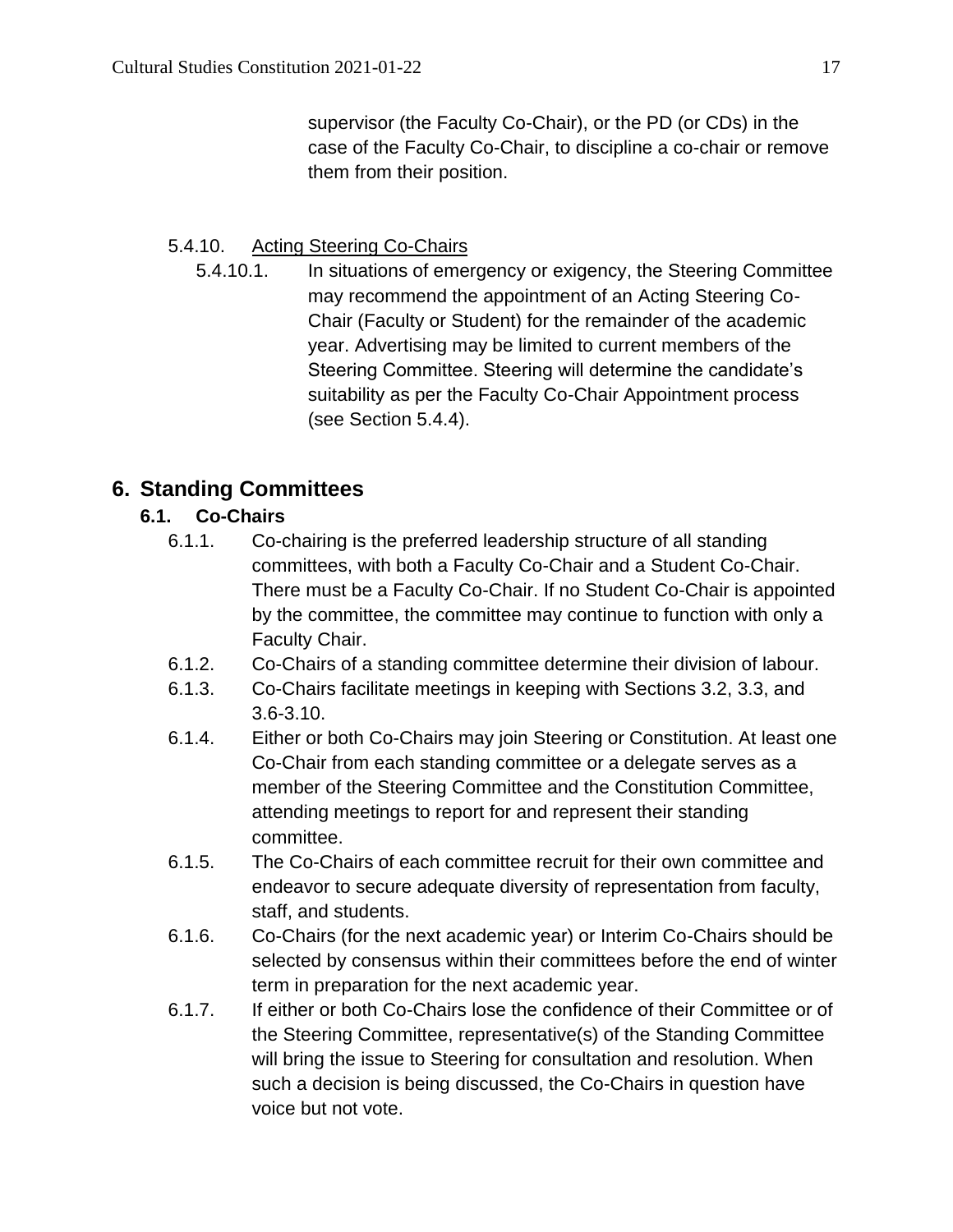6.1.8. Co-Chairs are responsible to initiate a conversation within their respective committees to reflect on their work to resist domination and reimagine liberation, referencing the latest relevant reports (e.g. Queen's TRC Task Force Report, PICRDI Report). This will become part of a larger conversation around our collective progress at the annual Steering retreat.

## **6.2. Standing Committee Membership**

6.2.1. See Section 3.6 for information about general committee membership requirements. Further information about membership requirements for specific Standing Committees can be found in Sections 6.3-6.5.

## **6.3. Governance Committees**

- 6.3.1. Constitution Committee
	- *6.3.1.1. Mandate*
		- 6.3.1.1.1. The Constitution Committee crafts and reviews changes to the Constitution as needed and is generally responsible for making sure the Constitution reflects current needs and practices while preserving its core principles.
	- *6.3.1.2. Duties*
		- 6.3.1.2.1. The Constitution Committee is responsible for ensuring that the constitution is maintained and updated, through a process of dialogue with Steering and other Standing and Ad Hoc committees. The Constitution Committee can take initiative to propose changes itself, and also addresses concerns or proposals from members of Steering or from other committees or other members of the Cultural Studies Community.
		- 6.3.1.2.2. The Constitution Committee is only responsible for proposing changes for Steering to consider. Any changes the committee proposes to the constitution must be approved by Steering using the normal consensus procedures. The committee must ensure that proposed changes to the Constitution are in line with our Core Principle of Equity, Diversity, Inclusion, and Indigeneity (see Section 3.2.2).
		- 6.3.1.2.3. Chairs of Standing Committees may propose changes to the Constitution to either the Constitution Committee or directly to Steering, depending on the complexity of their proposal or implications it may have for other parts of the Constitution.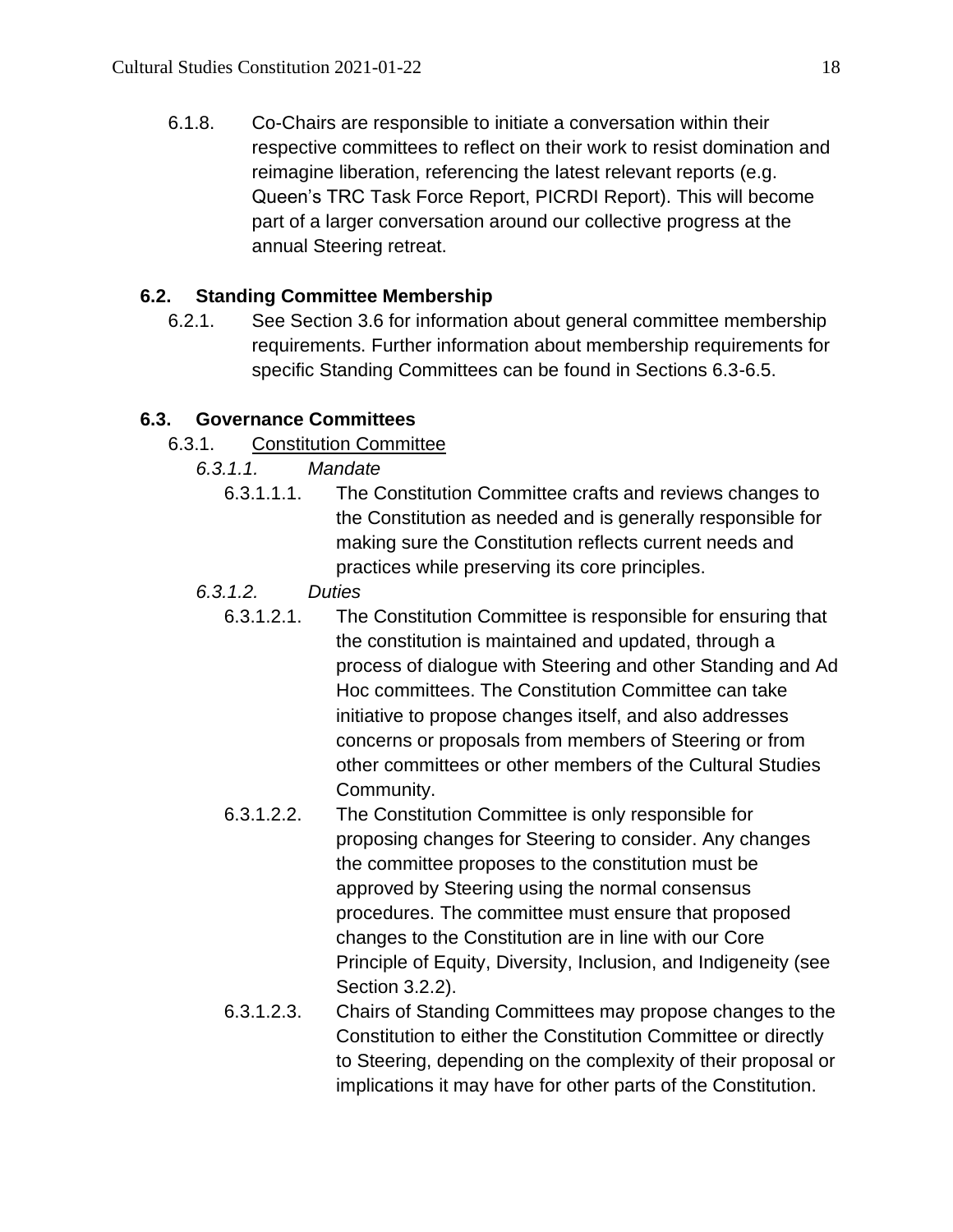Consultation with the Co-Chairs of the Constitution Committee is advised.

- *6.3.1.3. Composition*
	- 6.3.1.3.1. The Steering Committee Co-Chairs are automatically the Co-Chairs of the Constitution Committee. At least one of the Co-Chairs of each Standing Committee, plus either the PD or PC, are automatically members of the Constitution Committee.
- *6.3.1.4. Responsibilities of Constitution Committee Co-Chairs*
	- 6.3.1.4.1. The Co-Chairs of the Constitution committee shall set agendas for meetings through consultation with committee members, keep track of action items from previous meetings, and watch for items referred from other committees.
	- 6.3.1.4.2. They initiate a conversation within the committee that considers ways in which the Constitution might need to be revised in order to better reflect our commitment to resist domination and reimagine liberation as part of a larger conversation around Steering's collective progress at the annual Steering Retreat (see Sections 6.1.8 and 3.2.2).
	- 6.3.1.4.3. Distribute the agenda, via email, along with relevant attachments, at least 24 hours prior to each meeting.
	- 6.3.1.4.4. Make approved changes to the Constitution document and ensure that the revised document is posted on the Cultural Studies website in a timely fashion.
- 6.3.2. Curriculum Committee
	- *6.3.2.1. Mandate*
		- 6.3.2.1.1. The Curriculum Committee is mandated with managing and reviewing CUST programs of study, including curriculum, academic processes (such as qualifying exams, etc.), and all courses, and for ensuring teaching positions are filled.
	- *6.3.2.2. Duties and Responsibilities*
		- 6.3.2.2.1. Reviewing and updating program requirements, as necessary, in consultation with the CUST community.
		- 6.3.2.2.2. Generating appropriate calendar descriptions as needed.
		- 6.3.2.2.3. Proposing new programs of study in response to needs or opportunities arising.
		- 6.3.2.2.4. Periodically reviewing policies and guidelines concerning students' progression through their program of study (e.g.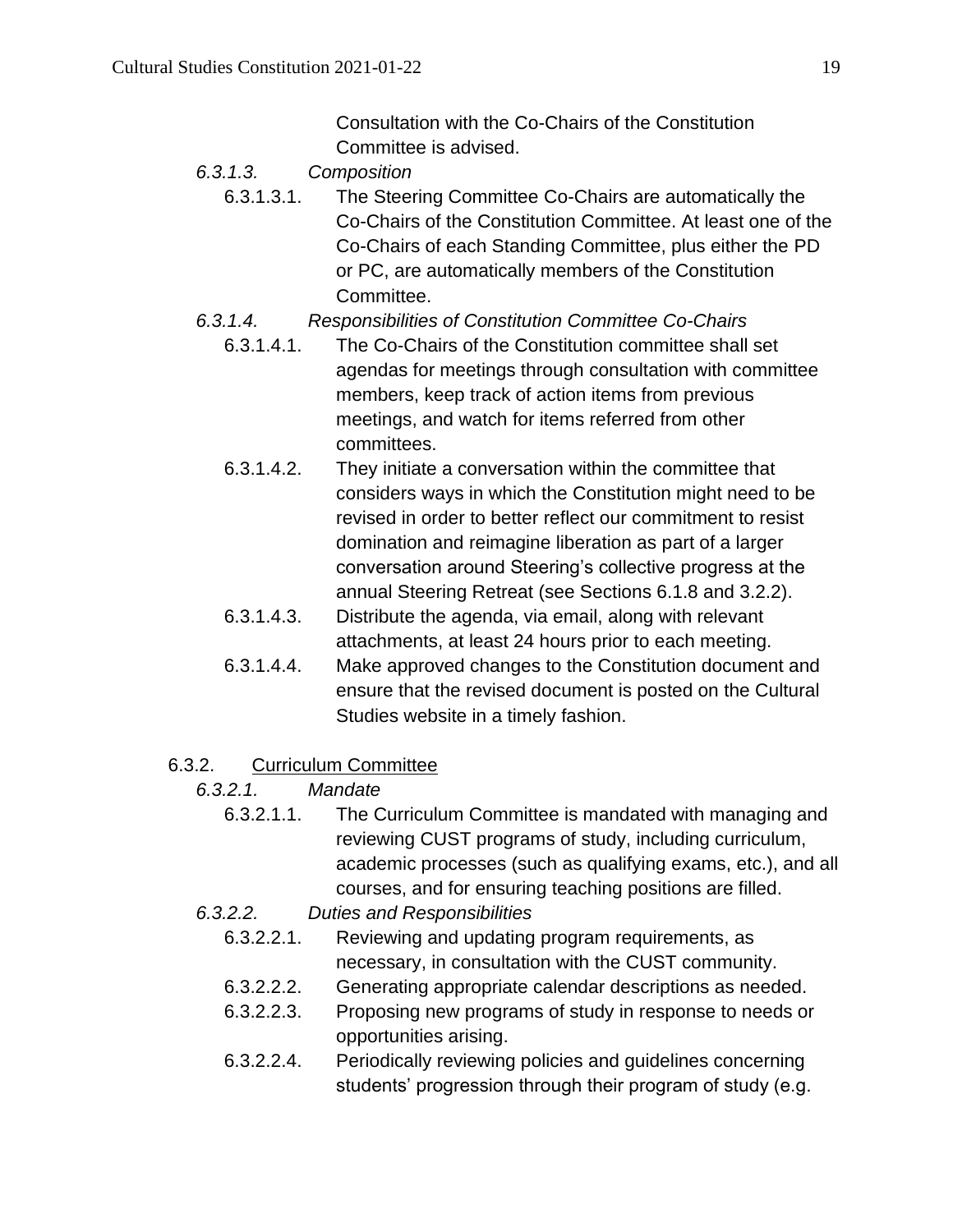exams, thesis proposal process, supervision), in liaison with the Research-Creation and CoBRA committees.

- 6.3.2.2.5. Ideally before the end of the fall term, in accordance with the CA, determining which courses will be offered and who will teach them, selecting from those interested. Recommendations are then forwarded to the Steering Committee for approval.
- 6.3.2.2.6. Facilitating communication among instructors of CUST courses.
- 6.3.2.2.7. In keeping with CUST's overall commitment to EDII, ensuring concerns of equity, diversity, inclusion, and Indigeneity are represented in CUST course offerings.
- *6.3.2.3. Composition*
	- 6.3.2.3.1. Either the PD and/or PC (at least one), or at least one CD, is a member of the Curriculum Committee. If possible and available, a PA may also attend.

#### **6.4. Operations Committees**

- 6.4.1. Admissions Committee
	- *6.4.1.1. Mandate*
		- 6.4.1.1.1. The Admissions Committee is mandated with managing Cultural Studies graduate student admissions.
	- *6.4.1.2. Duties and Responsibilities*
		- 6.4.1.2.1. The Admissions Committee selects incoming students for admission into the Cultural Studies Program.
		- 6.4.1.2.2. Since Admissions decisions are confidential in nature, the details of the discussions of particular student files are not recorded.
	- *6.4.1.3. Composition*
		- 6.4.1.3.1. The PD is the Chair of the Admissions Committee and actively solicits membership, which is open to all faculty affiliated with the program, with no maximum.
		- 6.4.1.3.2. The chair also strives to get representation from as wide a variety as possible of departments, streams, theoretical, methodological, and types of theses/projects.
		- 6.4.1.3.3. Students may not attend meetings or participate in the work of this committee.
- 6.4.2. CUST Unit Research Ethics Board (REB)
	- *6.4.2.1. Mandate*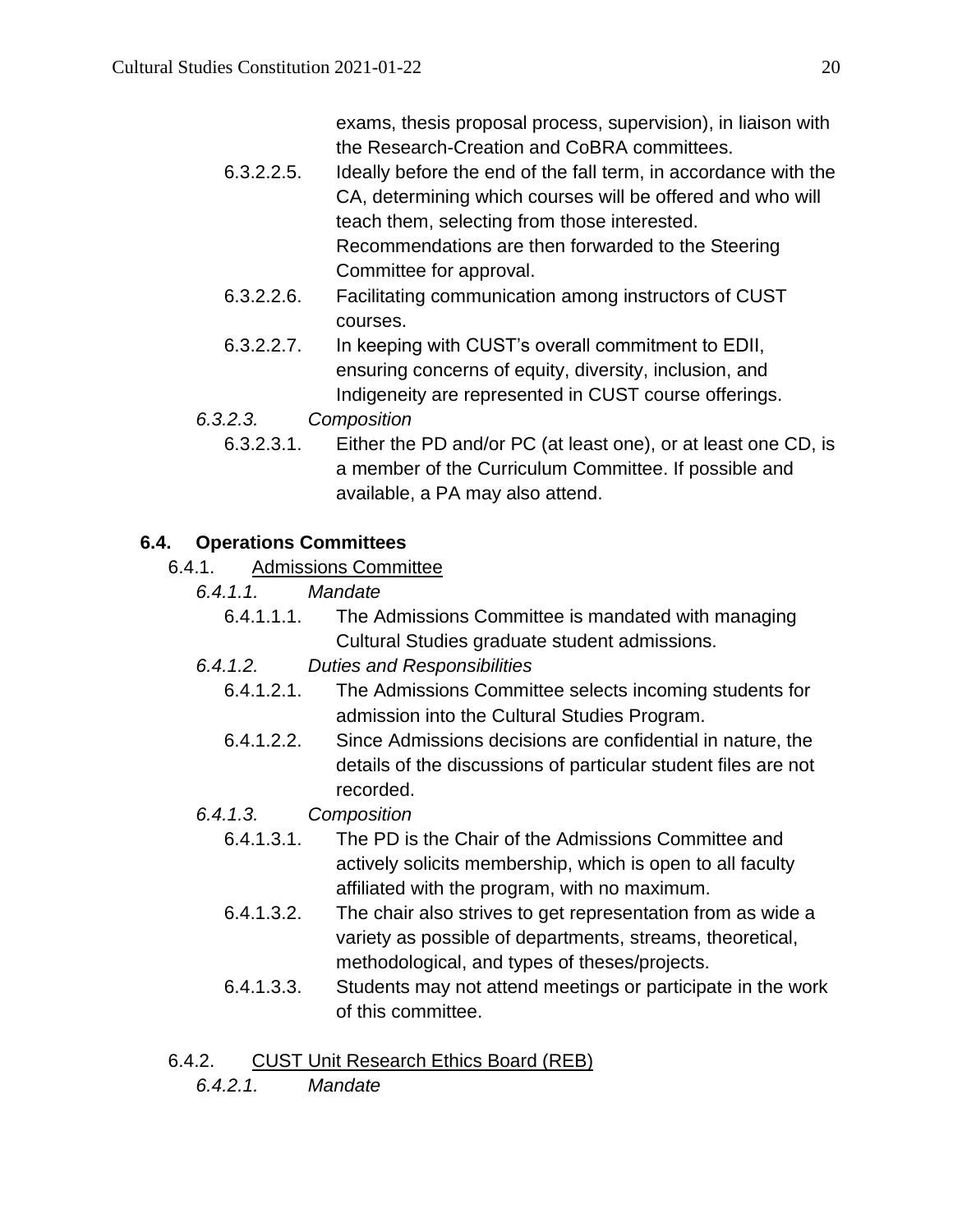- 6.4.2.1.1. The CUST Unit REB is charged by the Queen's University General Research Ethics Board (GREB) with providing initial research ethics review for Cultural Studies research that involves human participants in accordance with GREB Policy – "Unit REB Policies & Procedures".
- *6.4.2.2. Duties and Responsibilities*
	- 6.4.2.2.1. The bulk of this work is carried out electronically, using the Queen's Human Ethics Application e-System (TRAQ). The CUST Unit REB meets on an as-needed basis to deal with non-routine applications or questions of general policy.
	- 6.4.2.2.2. Offering a yearly training session that covers basic principles of ethical research conduct, as well as the "nuts and bolts" of the application process.
	- 6.4.2.2.3. Raising the profile and understanding of research ethics issues and procedures among members of the CUST community.
	- 6.4.2.2.4. When the need arises, the UREB will educate GREB and lobby for changes that will better reflect research practices in the unit.
	- 6.4.2.2.5. Presenting a regular report to Steering, via the chair of the Unit REB committee or delegate.
	- 6.4.2.2.6. Ensuring that appropriate expertise is available for reviewing applications, by maintaining and mentoring a pool of faculty and students who have done the training for ethics review.
- *6.4.2.3. Composition*
	- 6.4.2.3.1. The CUST Unit REB includes at least one CUST Faculty Member as well as students and staff members as appropriate and available. The chair is a faculty member, approved by the Steering Committee. The chair acts as the signing authority on the ROMEO system and liaises with GREB.
	- 6.4.2.3.2. Student members contribute to the ethics review by reading the applications and providing comments through email and/or face to face meeting to the chair. The chair collates all of the comments and provides them via the ROMEO system and/or in face-to-face meetings.
- 6.4.3. Communication and Recruitment
	- *6.4.3.1. Mandate*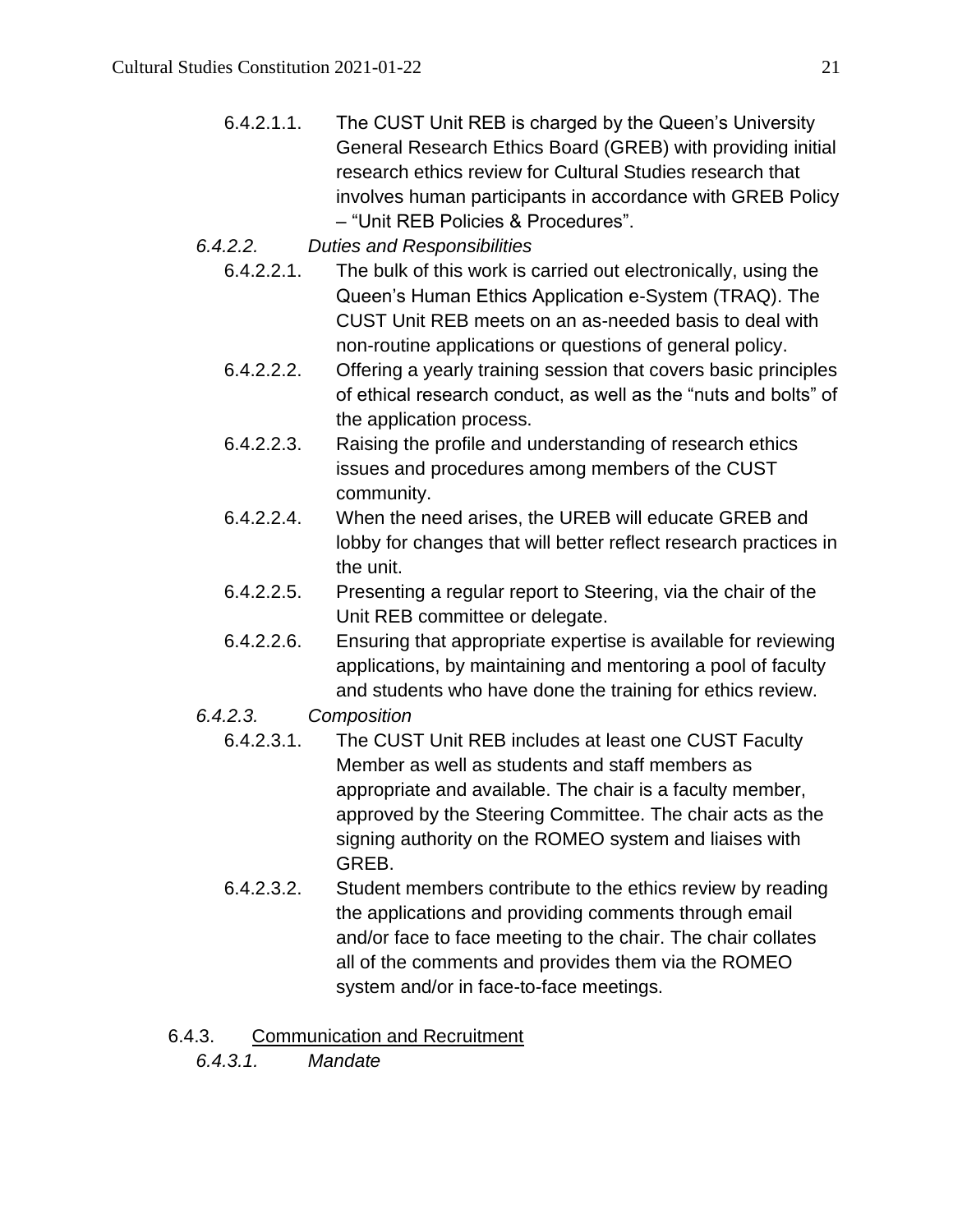- 6.4.3.1.1. The mandate of the CUST Communication and Recruitment Committee is to advertise and promote the CUST program in order to attract PhD and MA applicants. The committee provides mentorship and advice to prospective students, and engages in targeted recruitment activities at the program, university and community levels that seek to generate interest in and facilitate engagement with the CUST program. The Committee creates and maintains content in all media related to recruitment and corresponds with prospective students and affiliated faculty.
- *6.4.3.2. Duties and Responsibilities*
	- 6.4.3.2.1. Creating and maintaining content in all media, to advertise and promote the program
	- 6.4.3.2.2. Acting as mentors to students interested in the program, and advising incoming students
	- 6.4.3.2.3. Communicating with students interested with the program as needed
	- 6.4.3.2.4. Being aware of the areas of expertise and interest of all CUST faculty, since directing students to supervisors is crucial to the health of the program
	- 6.4.3.2.5. Encouraging and soliciting student participation on the committee
	- 6.4.3.2.6. Taking part in recruitment activities organized at the university level (e.g. recruitment webinars, university-wide recruitment activities, etc.)
	- 6.4.3.2.7. Organizing CUST recruitment events for prospective students and acting as ambassadors for the program within Queen's and beyond
	- 6.4.3.2.8. Liaising with other organizations and units within Queen's responsible for recruitment
	- 6.4.3.2.9. Making a regular report to the Steering Committee as part of the section of the meeting devoted to reports from Committees.
- 6.4.3.3. *Composition*
	- 6.4.3.3.1. Either the PC, PD, or when applicable one of the CDs is a member of this committee (see Sections 7.1.16 and 8.1.6).
	- 6.4.3.3.2. If possible and available, the Communications, Recruitment, Admissions, and Records Assistant or another PA may sit on this committee.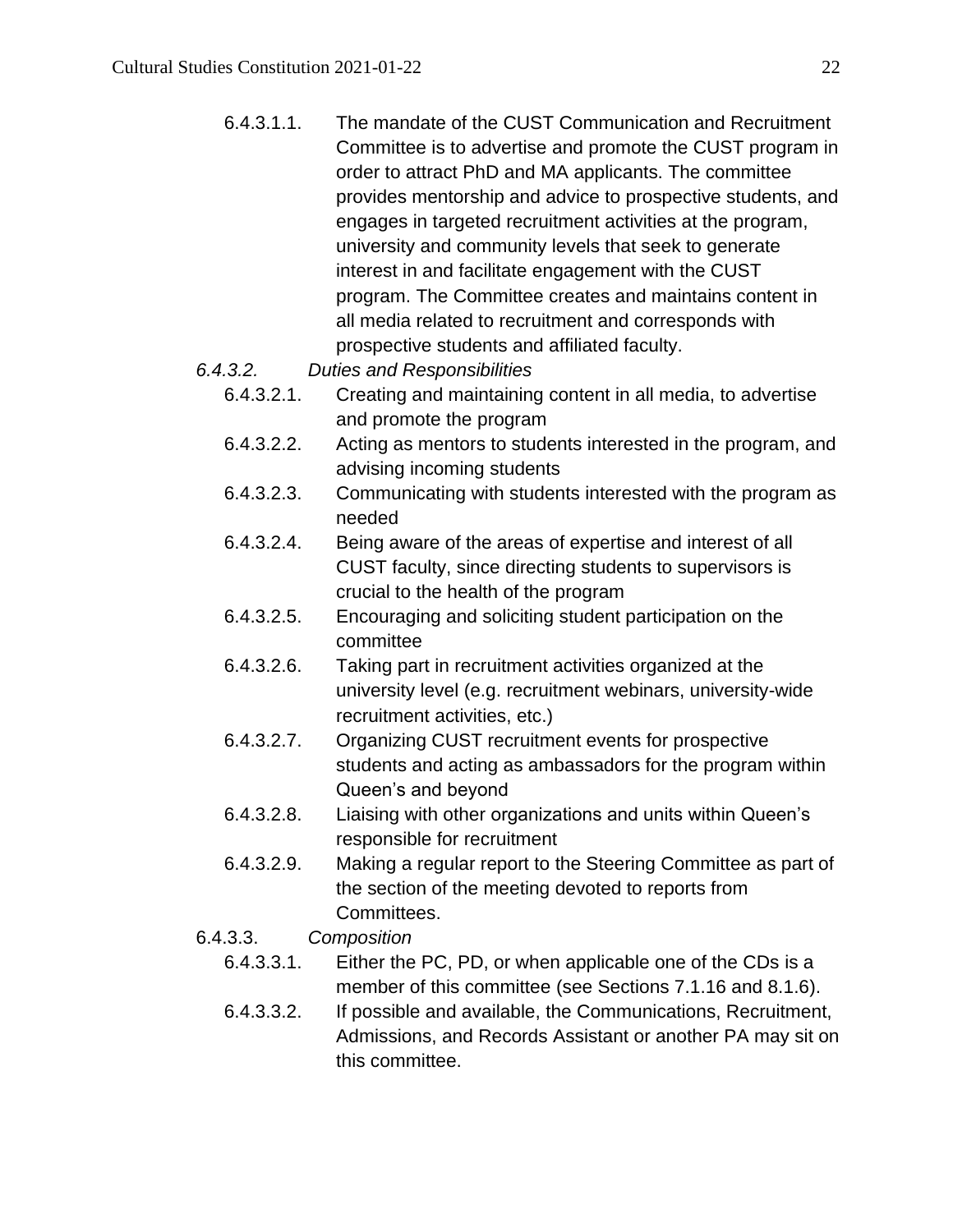#### **6.5. Intellectual and Community Development Committees**

#### 6.5.1. Research-Creation Committee

- *6.5.1.1. Mandate*
	- 6.5.1.1.1. The Research-Creation committee meets as necessary to discuss issues relevant to those faculty and students working as cultural producers.
- *6.5.1.2. Duties and Responsibilities*
	- 6.5.1.2.1. To foster a community hub for all CUST members who engage in research-creation by sharing resources, providing assistance with conceptual development, facilitating mutual critiques, and assisting in distribution and exposure of the creative work produced within research-creation projects.
	- 6.5.1.2.2. To advocate for research-creation within the unit, the university and beyond. The committee addresses with the institution the production needs of artists for space, materials, etc. Advocacy may also involve education about research-creation as a form of inquiry and production of knowledge and fundraising to support the work of those involved in research creation.
	- 6.5.1.2.3. To internally archive research-creation theses that come out of CUST so that the program has information and examples for other researchers (students, faculty and community members) to access in order to better understand researchcreation in the context of CUST.
	- 6.5.1.2.4. To help facilitate the Ethics Review Board process, both in terms of preparing students for the application process, as well as educating the Queen's University GREB about research creation.
	- 6.5.1.2.5. To review periodically and recommend to Steering changes regarding issues and policies related to research-creation, liaising with the Curriculum and Community-Based Research Committees.
	- 6.5.1.2.6. To make a regular report to the Steering Committee as part of the section of the meeting devoted to reports from Committees.

#### 6.5.2. Community-Based Research Committee (COBRA)

6.5.2.1. *Mandate*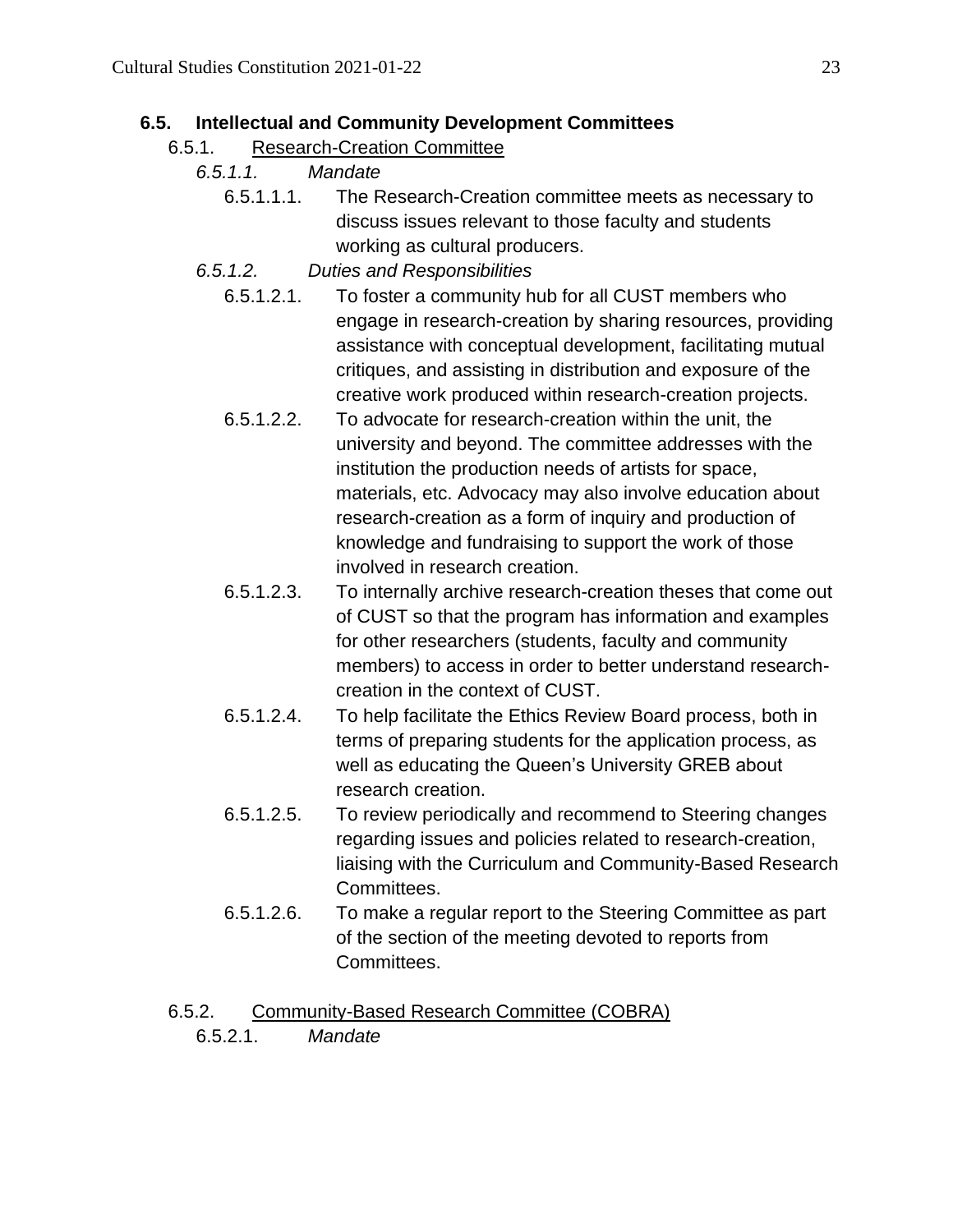- 6.5.2.1.1. The COBRA committee meets as necessary to discuss issues relevant to those working in the area of communitybased research and action.
- 6.5.2.2. *Duties and Responsibilities*
	- 6.5.2.2.1. To foster a community hub for researchers interested in COBRA by sharing guiding principles, questions, and parameters.
	- 6.5.2.2.2. To advocate for community-based research within the unit, the university and beyond. Examples of advocacy could include: providing guidance for those looking to strengthen community connections; addressing the particular demands of community-based research that may require accommodation to existing procedures; providing education about community-based research as a collective form of inquiry and knowledge production; and fundraising to support the work of those involved in community-based research.
	- 6.5.2.2.3. To ensure that current students have access to completed CUST community-based research theses, and to advocate for appropriate archiving practices and technology.
	- 6.5.2.2.4. To help facilitate the Ethics Review Board process, in terms of both preparing students for the application process and educating the Queen's University GREB about communitybased research.
	- 6.5.2.2.5. To review periodically and recommend to Steering changes regarding issues and policies concerning COBRA in consultation with the Curriculum and Research-Creation committees.
- 6.5.2.3. *Composition*
	- 6.5.2.3.1. This committee is open to anyone, including those outside the CUST (and university) community.

# **6.6. Ad Hoc Committees**

6.6.1. The Steering Committee may, as needed, strike Ad Hoc Committees to take on a specific mandate for a limited period of time. Ad Hoc Committees are governed according to the policies and procedures that apply to all other committees (see Sections 3.2, 3.3, and 6.1).

# <span id="page-23-0"></span>**7. Program Director**

**7.1. Responsibilities of Program Director**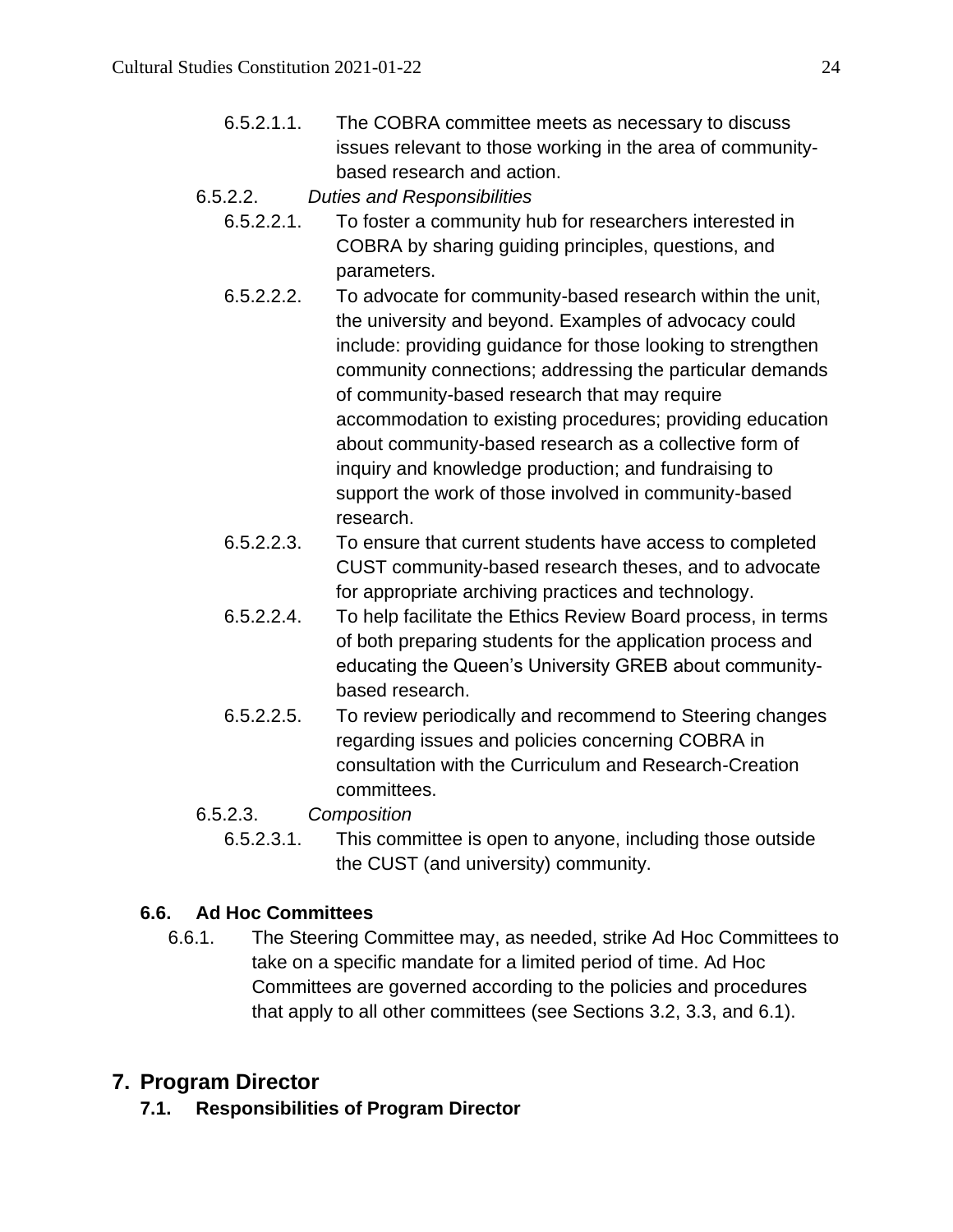- 7.1.1. Maintain a clear and timely flow of information and consultation with the Steering Committee, other Standing and Ad Hoc Committees, and staff.
- 7.1.2. Liaise with the School of Graduate Studies, the Faculty of Arts and Science, and any other relevant bodies at Queen's where our program needs representation.
- 7.1.3. Find ways to support the work of affiliate faculty members in CUST, including advocating for recognition of their CUST labour by their home departments.
- 7.1.4. Attend university meetings such as Committee of Departments, Arts Council, and Arts & Science Faculty Board, or delegate attendance as necessary.
- 7.1.5. Act as a source of information and guidance for students, and a liaison for faculty members in their roles as teachers, supervisors, and administrators.
- 7.1.6. In consultation with Standing and Ad Hoc Committees, facilitate student recruitment, admissions, and progress through the program.
- 7.1.7. Chair the Admissions Committee.
- 7.1.8. Prepare funding packages for incoming and continuing students.
- 7.1.9. Coordinate or conduct the ranking of student awards, and prepare letters of recommendation.
- 7.1.10. Work with other departments and programs to allocate TAships, RAships and TF-ships to Cultural Studies students.
- 7.1.11. Maintain clear communication with the PC.
- 7.1.12. Manage the finances of the program and keep Steering Committee up to date on budgetary possibilities and constraints.
- 7.1.13. Maintain membership in the Constitution Committee, and Admissions Committee.
- 7.1.14. Report to and consult with Steering regarding the Program's proposed budget for the upcoming year before it is submitted to FAS.
- 7.1.15. Sit on the Steering Committee.
- 7.1.16. In consultation with the PC, decide which of the two will sit on Admissions, Constitution, Curriculum, and Communications and Recruitment.
- 7.1.17. Provide a forum for diverse groups within CUST to raise concerns about equity, diversity, inclusion, and Indigeneity; ensuring these concerns are adequately addressed; and, when appropriate, forwarding them through the appropriate channels (see Section 3.2.2).

# **7.2. Relationship between Program Director and Steering**

7.2.1. The CUST PD is a member of the Steering Committee with a voice and a vote. The PD like all other members of Steering always seeks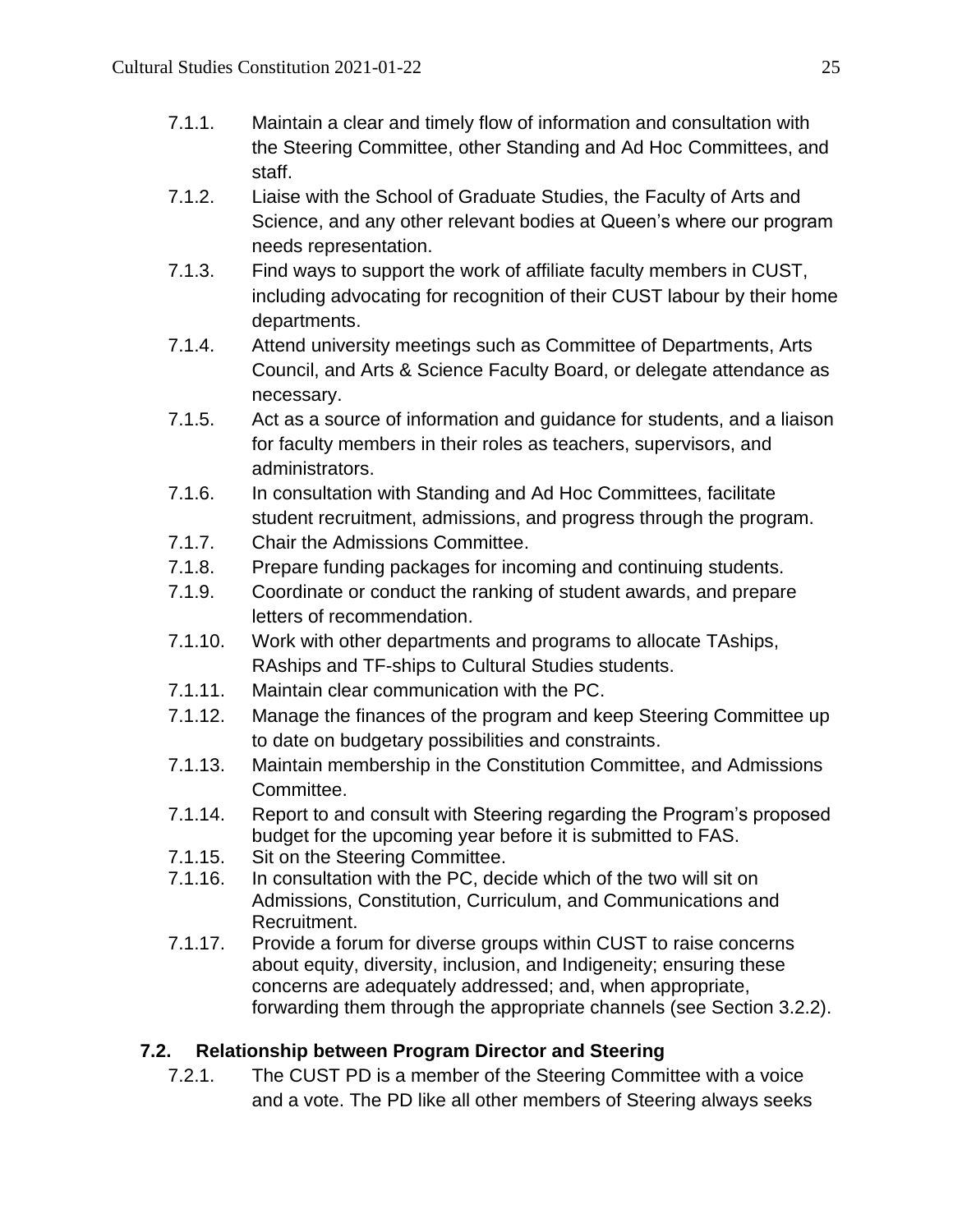strong consensus while recognizing the authority of relevant CAs, SGS and other relevant University policies.

### **7.3. Qualities and skills required of the Program Director**

- 7.3.1. During selection and renewal, preference is given to individuals who display the following skills and qualities:
	- 7.3.1.1. A significant record of involvement in the Cultural Studies Program.
	- 7.3.1.2. Experience with administrative or leadership roles within the University.
	- 7.3.1.3. A demonstrated commitment to maintaining collegial relations and acting in the best interests of the program.
	- 7.3.1.4. A demonstrated commitment to such values of the program as interdisciplinarity (see section 3.1), consensus decision making (see section 3.2 and 3.3), and valuing cultural production in the same way as theoretical academic interventions.
	- 7.3.1.5. Competence in areas of responsibility as outlined above.

### **7.4. Selection and Removal Processes of Program Director**

- 7.4.1. The appointment of a candidate for PD is recommended to the University by the Steering Committee. The initial appointment is normally for three years, with an option for renewal for a further two years.
- 7.4.2. The Steering Committee may delegate the task of recommending the appointment of a PD to an ad hoc committee chaired by the Faculty Co-chair of Steering. This ad hoc committee presents its recommendation to Steering as a whole, which makes its final recommendation to the University.

## **7.5. Procedure for Initial Appointment**

- 7.5.1. When the current PD's term has expired, or has not been renewed, or the PD does not wish to continue in the position the chair of Steering sends out a call for nominations, via email, to all faculty, staff, and students associated with the CUST program.
- 7.5.2. When the departure date of the current PD is known in advance, the call for nominations will ideally be issued 9 months in advance of the end of their term.
- 7.5.3. The call for nominations includes a list of the responsibilities of the PD and skills and qualities expected, and the nomination should address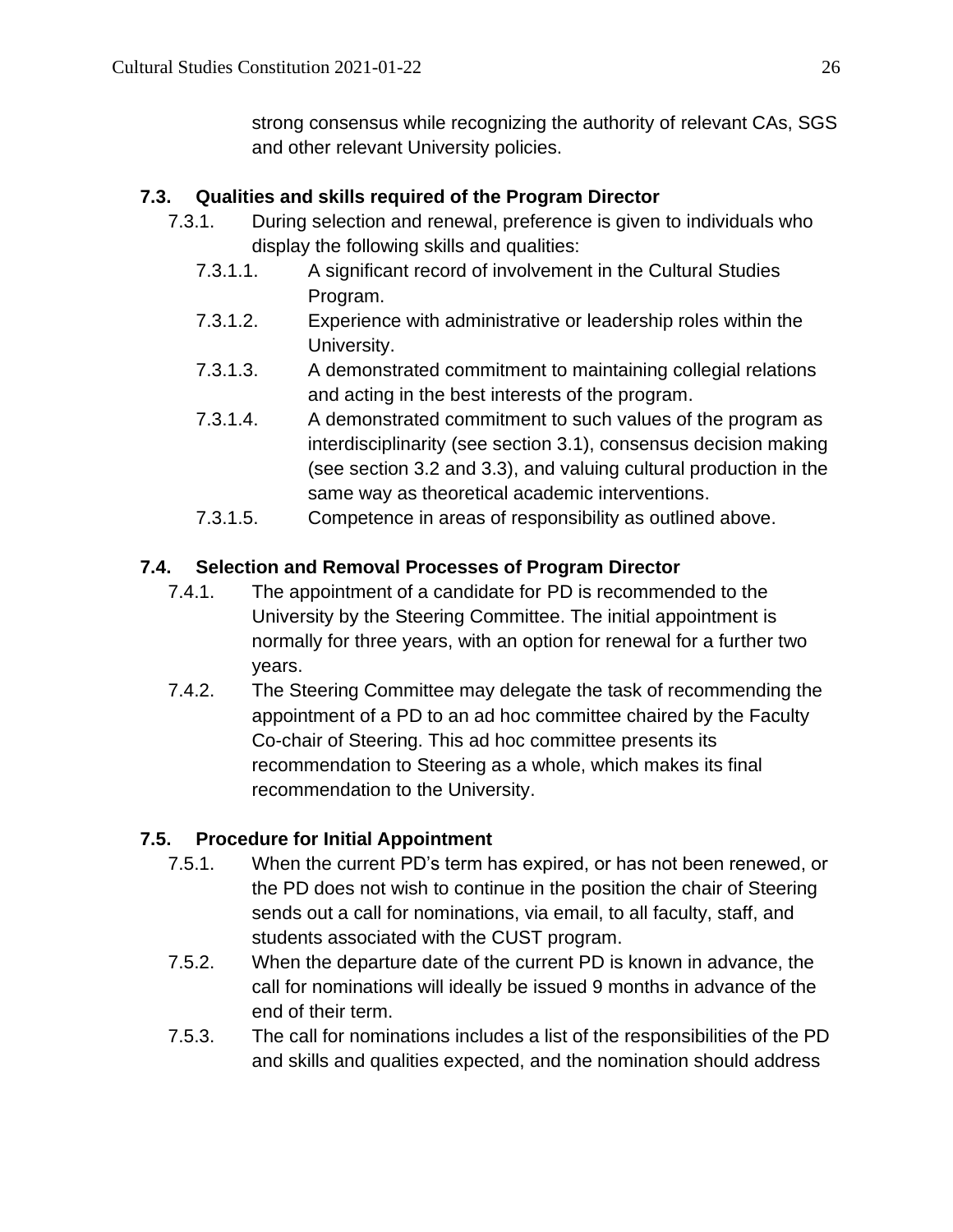how the proposed candidate meets these criteria. Self-nominations are acceptable.

- 7.5.4. The call also outlines the option for Co-Directorship.
- 7.5.5. The call for nominations must provide a deadline not less than 2 weeks from the first call, and not more than 4 weeks.
- 7.5.6. After the end of the nomination period, the chair of Steering compiles the nominations and disseminates them to the members of the Steering Committee, who meet to discuss their relative merits.
- 7.5.7. At the discretion of the Steering Committee, applicants may then be asked to come for an in-person interview. If one candidate is interviewed in this way, then all must be interviewed as well. Skype or another similar program is an adequate substitute for face-to-face presence when necessary.
- 7.5.8. After having satisfied themselves that they have enough information to make a decision, the Steering Committee chooses a candidate to recommend for appointment.
- 7.5.9. If there is only one application, the candidate(s) must still be formally approved by the Steering Committee.
- 7.5.10. If no decision can be made, the process may start again, or Steering can proceed to select an Acting Program Director.
- 7.5.11. The goal of this process is to make an appointment by December 1, or as soon as is reasonably possible before the new PD or CDs take over the role.

# **7.6. Renewal of Program Director**

- 7.6.1. If the incumbent PD wishes to continue for a second term of two years, the Steering Committee conducts a review initiated by the chair of the Steering Committee and then makes a decision about the renewal.
- 7.6.2. The Steering Committee may delegate the task of recommending a decision to an ad hoc committee, which is chaired by the Faculty Co-Chair of Steering. This ad hoc committee presents a recommendation to Steering as a whole, which makes a final decision.
- 7.6.3. In order to leave time to recruit and approve a new Director if necessary, the review should be concluded by 3 months before the expiry of the current PD's term.

# **7.7. Renewal Timeline**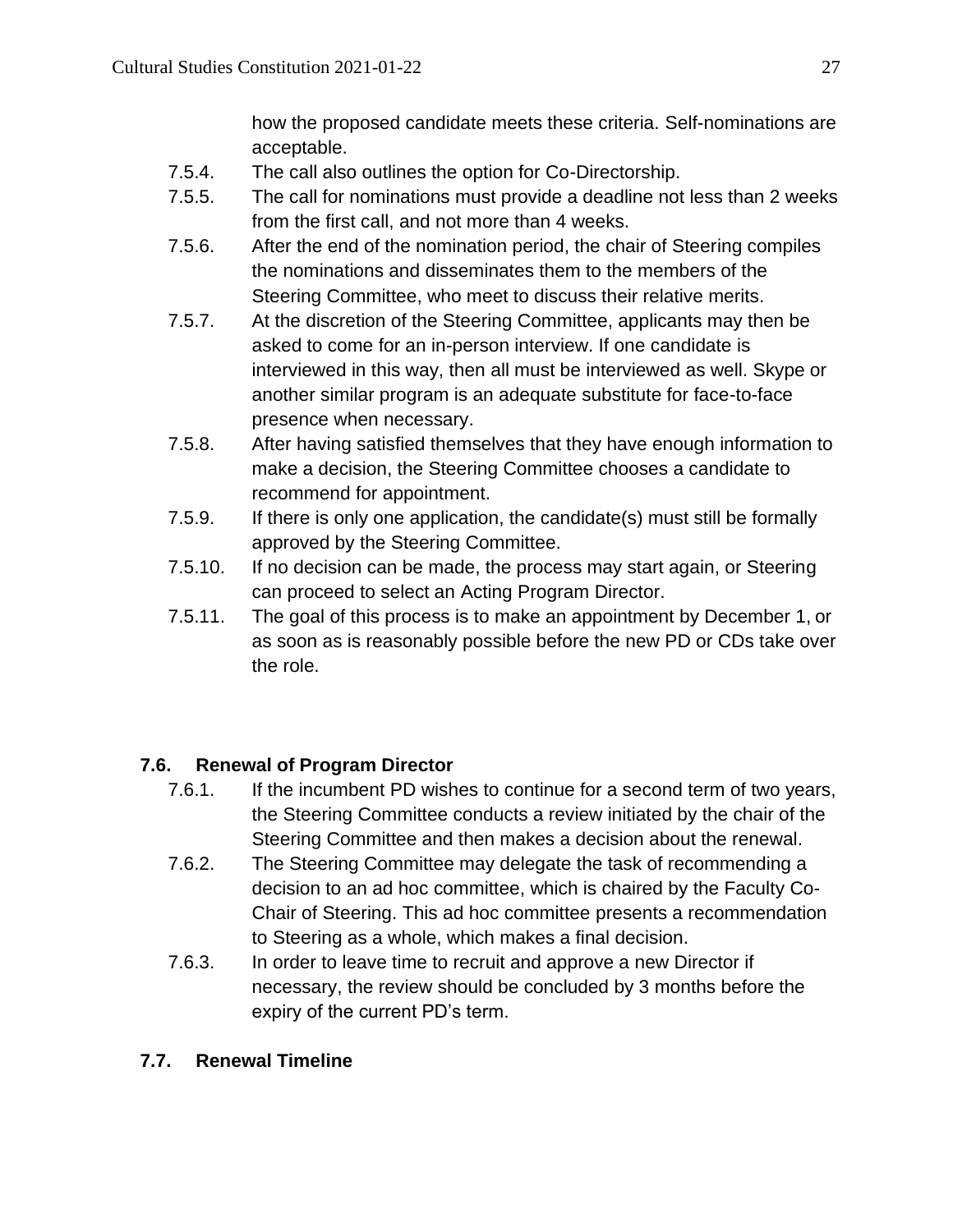- 7.7.1. Once the renewal process has begun, the Co-Chairs of Steering send out an email to all CUST faculty, students, and staff, requesting their comments on the current PD/CDs' job performance.
- 7.7.2. The call for comments refers to the Responsibilities, Qualities & Skills outlined in Sections 7.1 and 7.3. Comments should be framed with attention to the context of the program, that is, where it has been, where it is, and where it might be going.
- 7.7.3. Comments are sent, via email, to the Co-Chairs of Steering. The sender of all comments must be identified. Senders can, however, request that their name be withheld.
- 7.7.4. The PD is asked to submit a self-review using the same criteria.
- 7.7.5. The deadline for the receipt of all comments and the self-evaluation is one month after the call has been issued.
- 7.7.6. Comments are collated by the Co-Chairs of Steering, then brought to a meeting or portion of a meeting not attended by the current PD/CDs. This meeting is minuted as usual. At the meeting, the members of Steering deliberate upon the materials collected via the review and attempt to come to a decision.
- 7.7.7. If a decision on renewal cannot be reached at this point, the Co-Chairs of Steering send a summary of materials and comments, fully anonymized, to the PD, who is then invited to a meeting with the Steering Committee to discuss the file. Once both the PD (or CDs) and other Steering members have satisfied themselves that all necessary discussions have been completed, the Steering Committee tries to reach consensus again, either at that same meeting, without the PD present, or at a different meeting, again without the PD present.

# **7.8. Expiry of Program Director**

7.8.1. If the current PD does not wish to continue for a second term, or has already served for two terms, then the process for selecting a new PD begins.

## **7.9. Removal of Program Director**

7.9.1. If the PD (or CDs) lose(s) the confidence of the Steering Committee (e.g. by failure to adequately consult, failure to carry out their duties, or a violation of a relevant Collective Agreement), the Steering Committee can recommend to the appropriate University administrators that the PD or CDs be removed. In making decisions of this sort, the PD has voice but not vote.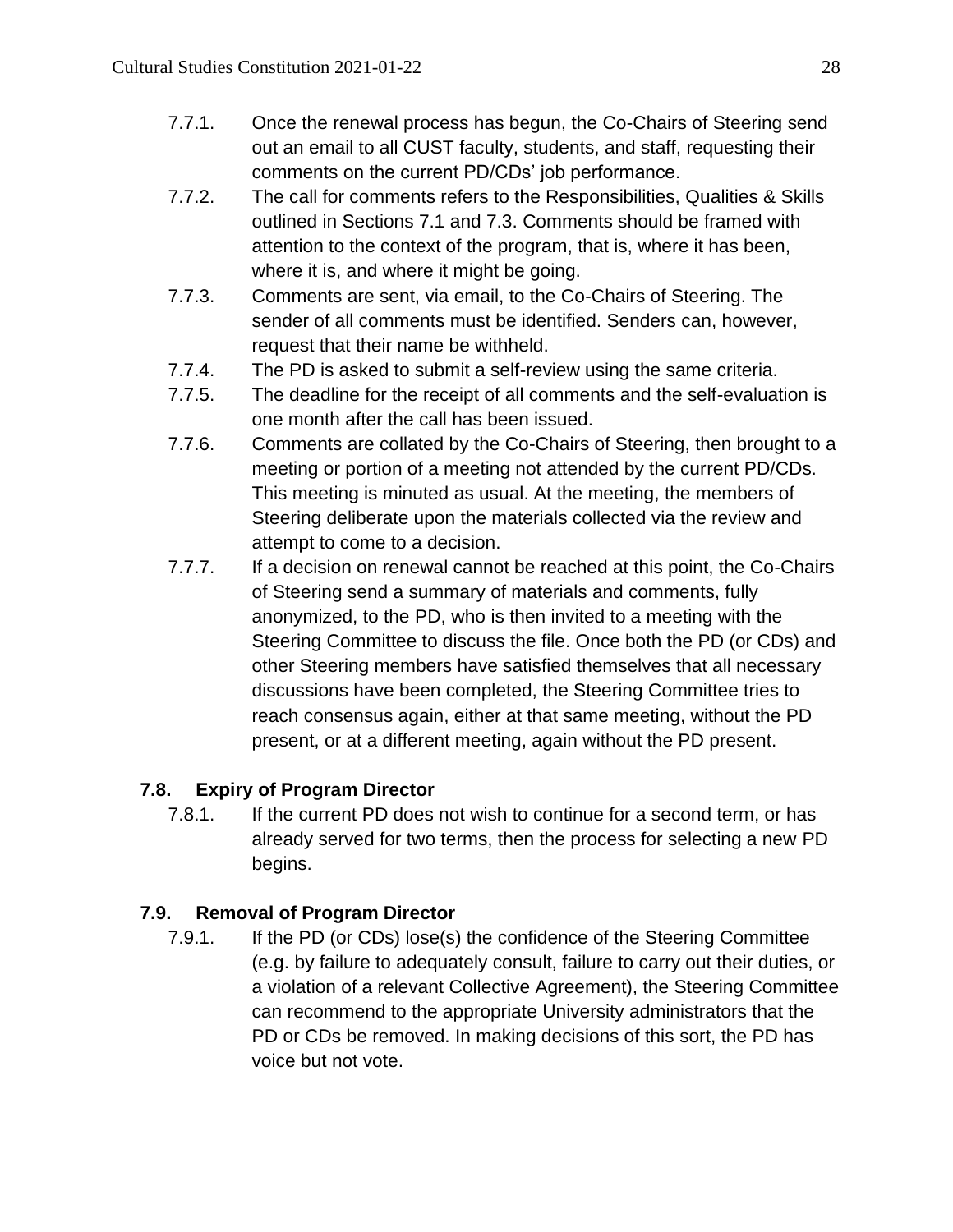## **7.10. Acting Program Director**

- 7.10.1. The Steering Committee may recommend the appointment of an acting PD when necessary, for a term of 6 months to one year.
- 7.10.2. The same procedure used for appointing a PD is followed; however, timelines may be made tighter as needed.

## **7.11. Emergency Replacement of the Director (Interim Program Director)**

7.11.1. The Steering Committee should when possible be consulted about the emergency replacement of the PD or CDs. See Section 3.11 regarding Fast-Action Procedures if necessary.

# <span id="page-28-0"></span>**8. Program Coordinator**

## **8.1. Responsibilities of Program Coordinator**

- 8.1.1. Plan and implement the content of CUST 802, including student workshops and public talks and events, with CUST community consultation.
- 8.1.2. Manage the CUST 802 budget and report at the end of the academic year.
- 8.1.3. Act as alternate signatory on official program documents if the PD is unavailable.
- 8.1.4. Serve as an alternate for the Committee of Departments, Arts Council, and Arts & Science Faculty Board, and other such university meetings
- 8.1.5. Sits on the Steering Committee.
- 8.1.6. In consultation with the PD, decides which of the two will sit on Admissions, Constitution, Curriculum, and Communications and Recruitment.
- 8.1.7. Participate in scholarship ranking processes.
- 8.1.8. Serve as Faculty Co-Chair of the Curriculum Committee.
- 8.1.9. Maintain clear communication with the PD.
- 8.1.10. The PC may delegate some of their responsibilities to qualified affiliated faculty members.

## **8.2. Relationship between Program Coordinator and Steering**

8.2.1. The PC is a member of the Steering Committee with a voice and a vote. Like all other members of Steering, the PC always seeks strong consensus while recognizing the authority of relevant CAs, SGS and other relevant University policies.

# **8.3. Qualities and skills required of the Program Coordinator**

8.3.1. A significant record of involvement in the Cultural Studies Program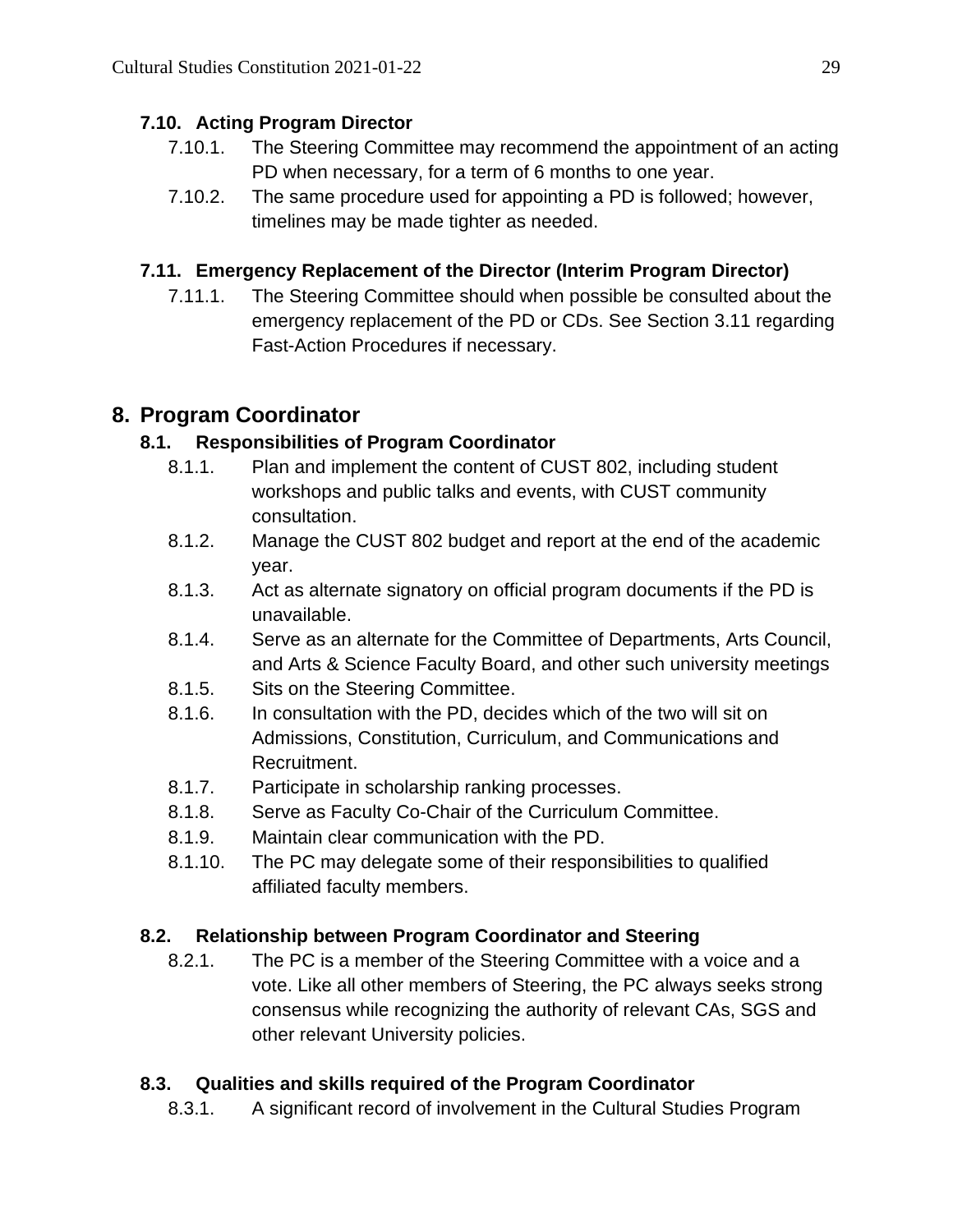- 8.3.2. Administrative or leadership experience.
- 8.3.3. A demonstrated commitment to the core values of the CUST program, including interdisciplinarity as a pedagogical practice and principle, the importance of cultural production and theory, as well as collaborative and consensus-based decision-making.

## **8.4. Initial appointment and Term Length**

- 8.4.1. Steering or a designated ad hoc committee serves as the appointment committee which recommends the candidate for appointment to the position of PC by the University. Compensation and/or secondment from a home unit is contracted in accordance with the Queen's-QUFA CA.
- 8.4.2. The initial appointment is normally for two years, with an option for renewal for a further year. The term of the PC normally begins on July 1st.

## **8.5. Appointment Process**

- 8.5.1. 6 months prior to the end of the term of the current PC, the Co-Chairs of Steering send out a call for nominations, via email, to all faculty, staff, and students associated with the CUST program.
- 8.5.2. The call for nominations includes a list of the responsibilities, qualities, and skills listed in Section 8.1 and 8.3. The nomination should address how the proposed candidate meets these criteria. Self-nominations are acceptable.
- 8.5.3. The call for nominations must provide a deadline not less than 2 weeks from the first call, and not more than 4 weeks.
- 8.5.4. After the end of the nomination period, the Co-Chairs of Steering compile the nominations and disseminate them to the members of the Steering Committee or Ad Hoc Committee, which meets to discuss their relative merits.
- 8.5.5. The Steering Committee may delegate the task of making an appointment recommendation to an ad hoc appointment committee, which is chaired by the Faculty Co-Chair of Steering. This committee presents its recommendation to Steering as a whole, which makes an appointment recommendation to the University.
- 8.5.6. At the discretion of the Steering Committee, applicants may be asked to come for an in-person interview. Remote connection is an acceptable substitute for face-to-face presence when necessary. If any applicant is interviewed, then all must be interviewed.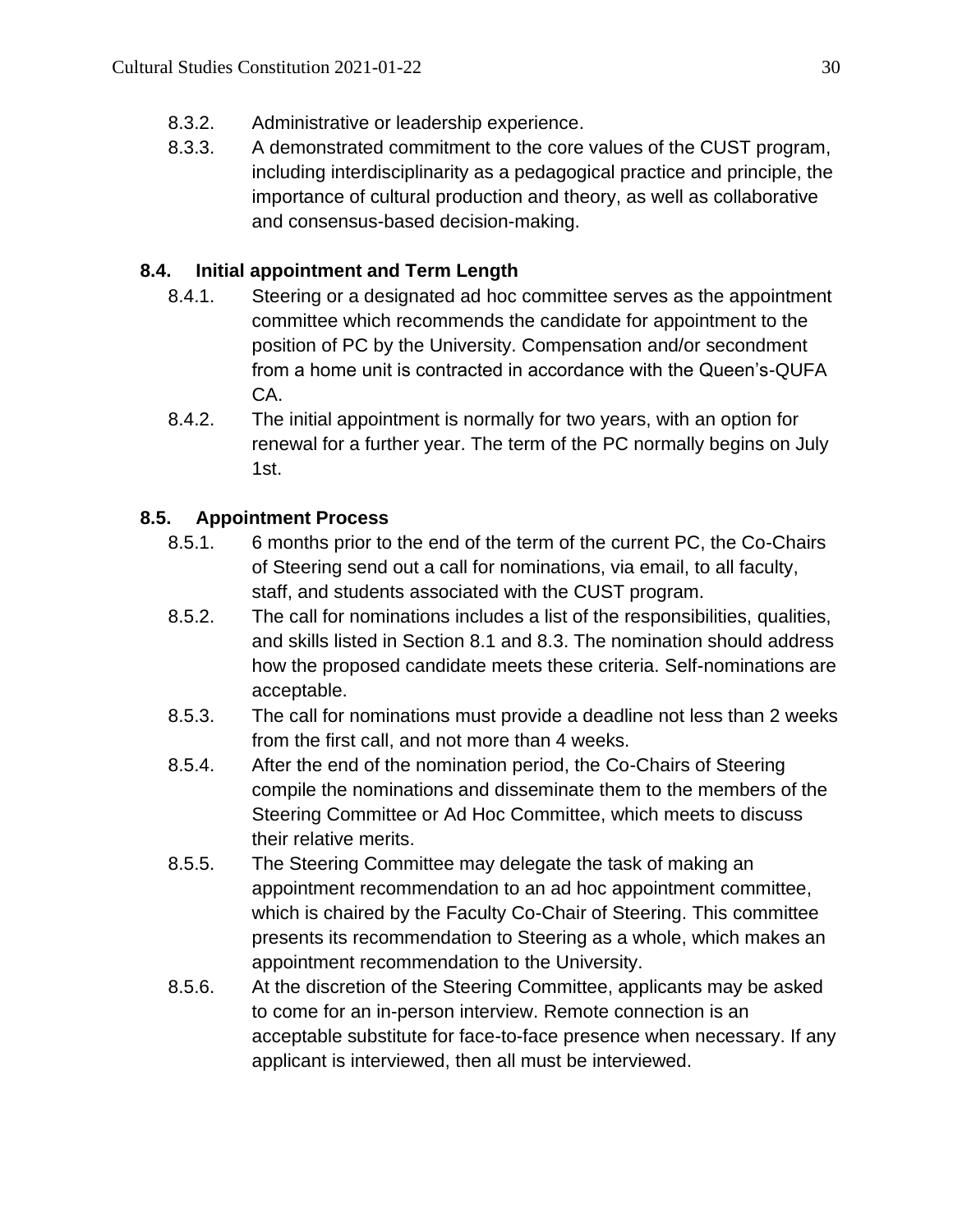- 8.5.7. After having satisfied themselves that they have enough information to make a decision, the Steering Committee chooses a candidate according to normal procedures regarding quorum and decision making.
- 8.5.8. If no decision can be made, the process may start again, or Steering can proceed to select an Acting Program Coordinator.

## **8.6. Renewal of Program Coordinator**

- 8.6.1. If the incumbent PC wishes to continue for a second term of one year, the Steering Committee must approve the renewal. As part of this process, a review is conducted by the Faculty Co-Chair of the Steering Committee, who solicits input from all students, faculty, and staff involved in the program. In making the renewal decision, the PD and PC have voice but not vote (i.e. cannot block a consensus).
- 8.6.2. The Steering Committee may delegate the task of recommending a renewal decision to an ad hoc committee, which is chaired by the Faculty Co-chair of Steering. This ad hoc committee presents a recommendation to Steering as a whole, which makes a final decision.
- 8.6.3. In order to leave time to recruit and approve a new PC if necessary, the review should be started by 6 months before the expiry of the current PC's term.

## **8.7. Renewal Timeline**

- 8.7.1. Six months prior to the expiry of the current PC's term, the Co-Chairs of Steering send out an email to all CUST faculty, students, and staff requesting their input to help evaluate the job performance of the current PC. The evaluation is based on the Responsibilities, Qualities & Skills outlined in this document, which are included in the call for participation. CUST community members are asked to frame their comments with attention to the context of the program, that is, where it has been, where it is, and where it might be going.
- 8.7.2. Comments are sent, via email, to the Co-Chairs of Steering. The sender of all comments must be identified to the Co-Chairs of Steering. Senders can, however, request anonymity when the collated comments are forwarded to Steering Committee for review.
- 8.7.3. The Co-Chairs of Steering prepare a report to Steering based on the feedback received.
- 8.7.4. The PC is asked to submit a self-review using the same criteria.
- 8.7.5. The deadline for the receipt of all evaluations is one month after the call has been issued.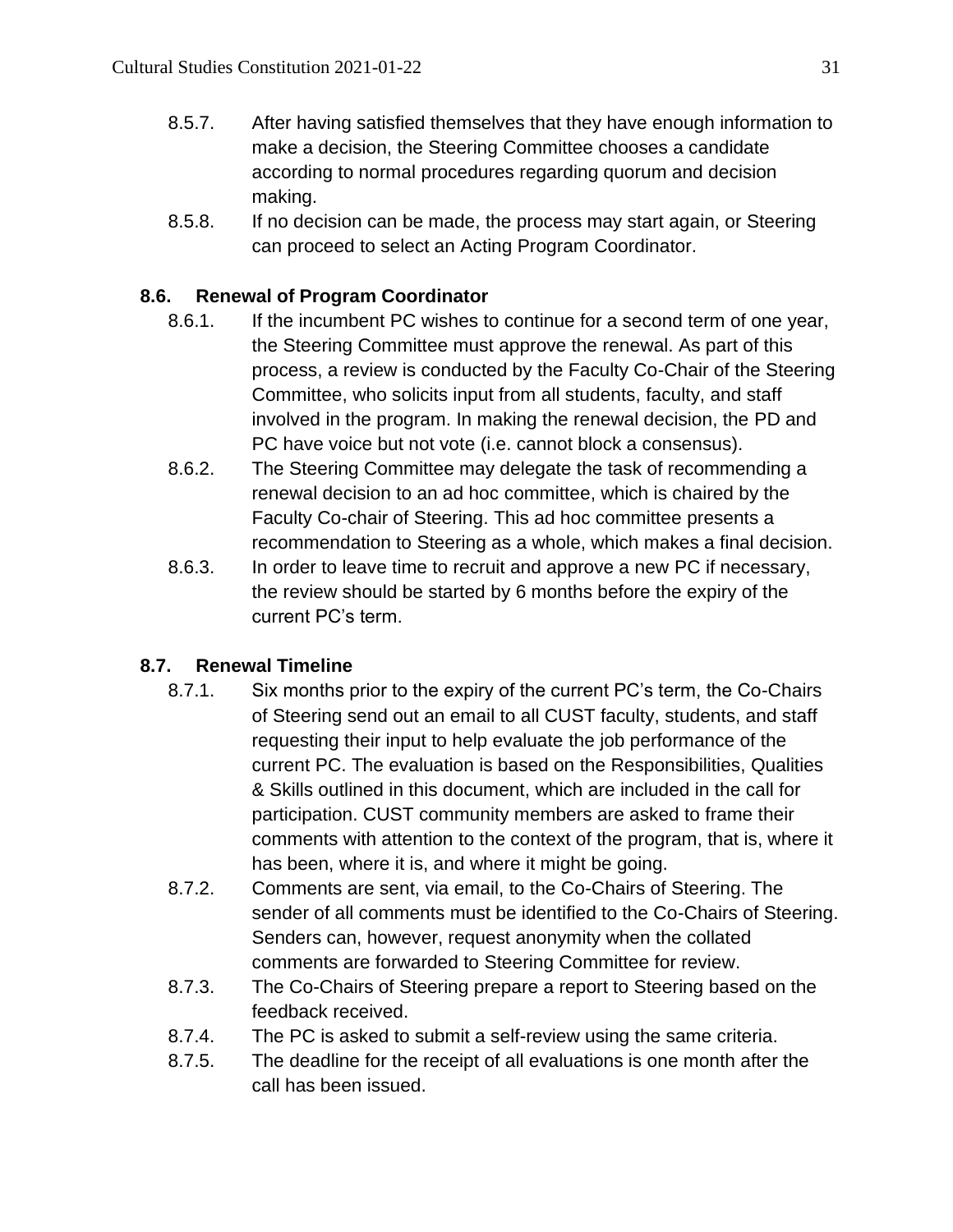- 8.7.6. The self-review and report on evaluative feedback received is brought to Steering or the relevant ad hoc committee which is not attended by the incumbent PC. This meeting is minuted as usual. The decision of Steering is communicated to the incumbent PC by the Faculty Co-chair of Steering.
- 8.7.7. If a consensus decision on renewal cannot be reached at this point, the incumbent PC is invited to a meet with the Steering Committee to discuss the file and address concerns raised. After the incumbent PC leaves the meeting the Steering Committee tries again to reach consensus.
- 8.7.8. Regardless of the outcome, the evaluative report is shared with the incumbent PC.

## **8.8. Expiry of term of Program Coordinator**

8.8.1. If the current PC does not wish to continue for a second term, or has already served for two terms, then the process for selecting a new PC begins.

## **8.9. Removal of Program Coordinator**

8.9.1. If the PC (or CDs) lose(s) the confidence of the Steering Committee (e.g. by failure to adequately consult, failure to carry out their duties, or a violation of a relevant CA), the Steering Committee can recommend to the appropriate University administrators that the PC or CDs be removed. In making decisions of this sort, the PC has voice but not vote.

# **8.10. Acting Program Coordinator**

- 8.10.1. The Steering Committee may recommend the appointment of an Acting Program Coordinator when necessary, for a term of 6 months to one year.
- 8.10.2. The same procedure used for appointing a PC applies with appropriately modified timelines.

## **8.11. Emergency Replacement of Program Coordinator (Interim Program Coordinator)**

8.11.1. When possible, the Steering Committee should be consulted by the appropriate university administrators and the PD before the emergency replacement of the PC. See Section 3.11 regarding Fast-Action Procedures if necessary.